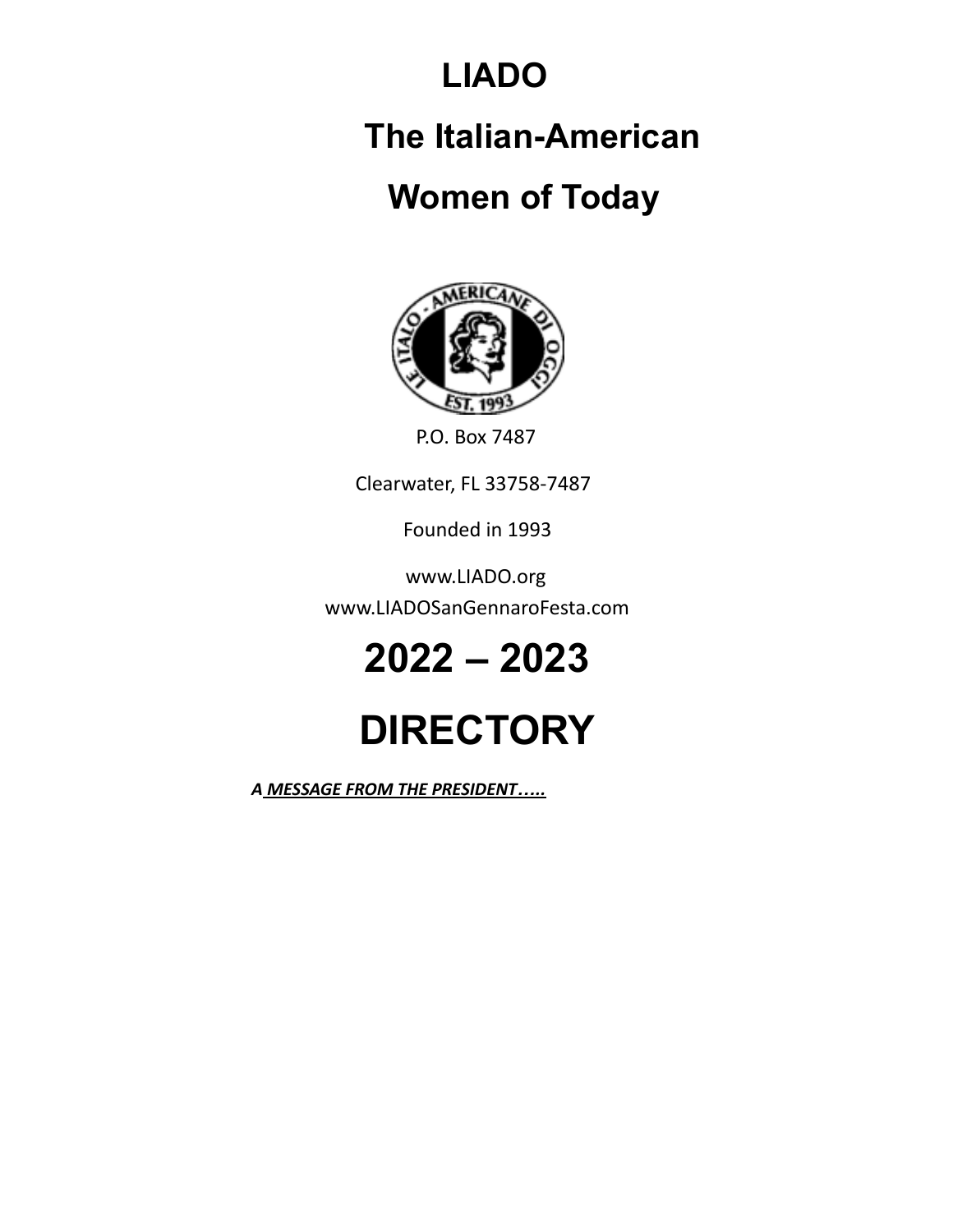Carissimi LIADO sorelle,

After two strange and unsettling years, I am thrilled we are able to resume most of our normal activities. Vice-President Angela Profera and I are looking forward to a year of joy and purpose as we spend time with and support each other and our community. It is a delight to spend time with you all. I look forward to meeting many new friends and your families.

There will be changes on the horizon for all of us. We have spoken often about combining the two meetings. We hope to do that by the end of the summer. We are taking our time looking for a place that will work for both groups. Each group has its strengths and challenges, but we are stronger as a united front.

For any prospective members, you are most welcome to join us at any event we host. We look forward to meeting and getting to know you. Members are invited and encouraged to bring their daughters, granddaughters and friends to meetings and social events. We must grow LIADO if we are to flourish.

If you would like to become involved in any group or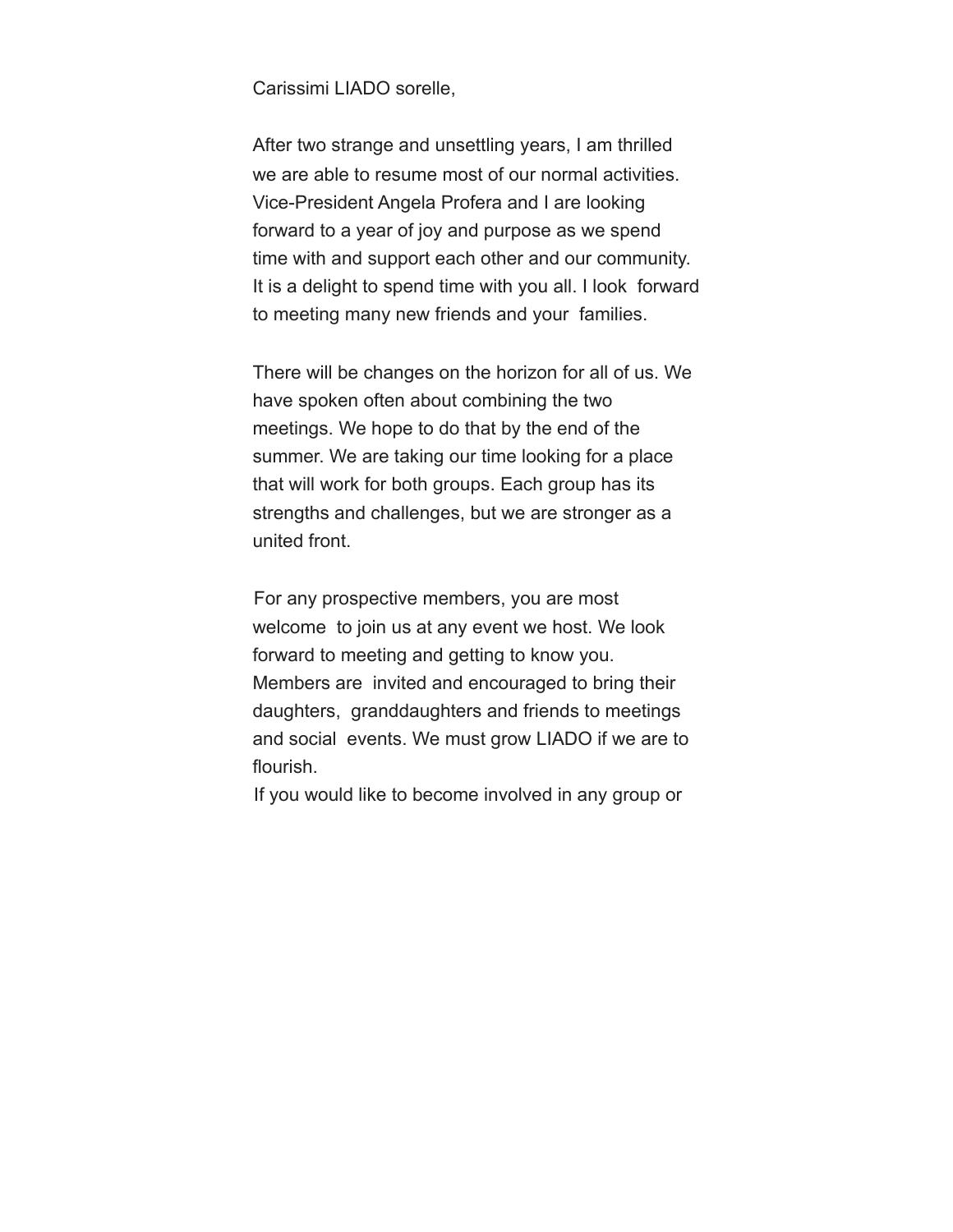committee please reach out to the Committee Chair, listed in this directory, Angela Profera or myself. The adage, "Many hands make light work," is a classic for a reason. Groups such as this cannot flourish without everyone helping in some way.

Ci rivediamo fa presto!

Con molto affetto,

### Beth Sylvester **The PURPOSE of LIADO, LE ITALO-AMERICANE DI OGGI**

As members of LIADO, Le Italo-Americane Di Oggi, we direct our efforts to promote a positive and realistic image of Italians and Italian-Americans as well as preserve the Italian heritage, traditions and values. It is also our purpose to assist students in achieving their goals of higher education through the Le Italo-Americane Di Oggi Scholarship Program.

#### **Contribution History:**

It has been our honor, over the past 29 years, to have awarded \$191,000 to deserving students,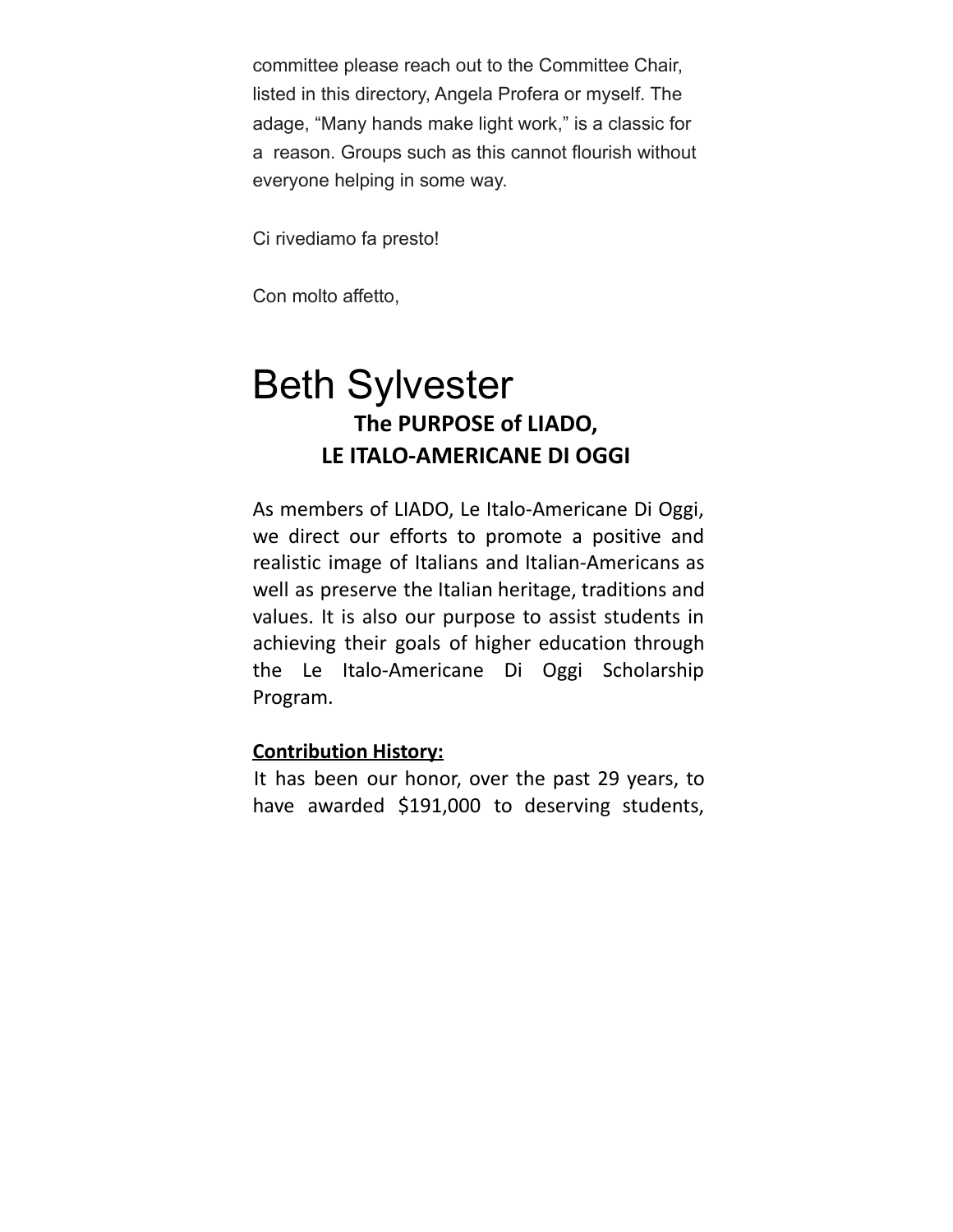assisting them in furthering their education.

The following is a list of the community programs LIADO has supported over the years:

- Pack a Sack (Pinellas and Pasco Counties) The Children's Cancer Center
- One Voice Foundation (Dr. Tebbi)
- The Angelus House
- Autism Inspired
- Kimberly Home
- Byrd Alzheimer's Institute
- Amyloidosis Foundation

#### **OFFICERS 2022 – 2023**

President Beth Sylvester 813-468-2582 Vice President Angela Profera 505-301-3078 Treasurer Sue Alestra 727-784-8217 Secretary Dawn Rawley 727-543-0139 Parliamentarian VACANT

#### **2022 – 2023 BOARD OF DIRECTORS**

Virginia Sessa 727-271-5560 Linda Prendergast 407-616-6666 Cindy Hepp 727-424-3861 Carla Koah 727-743-7980

#### **STANDING COMMITTEES:**

Membership Ann DeBella Moore 727-992-7220 Membership Judy DeBella Thomas 727-514-5839 Newsletter Beth Sylvester 813-468-2582 Social Media Carla Koah 727-743-7980 Scholarship Jo D'Amato 727-267-4703 Social/Special Events Virginia Sessa 727-271-5560 Sunshine Mary Ann Beckley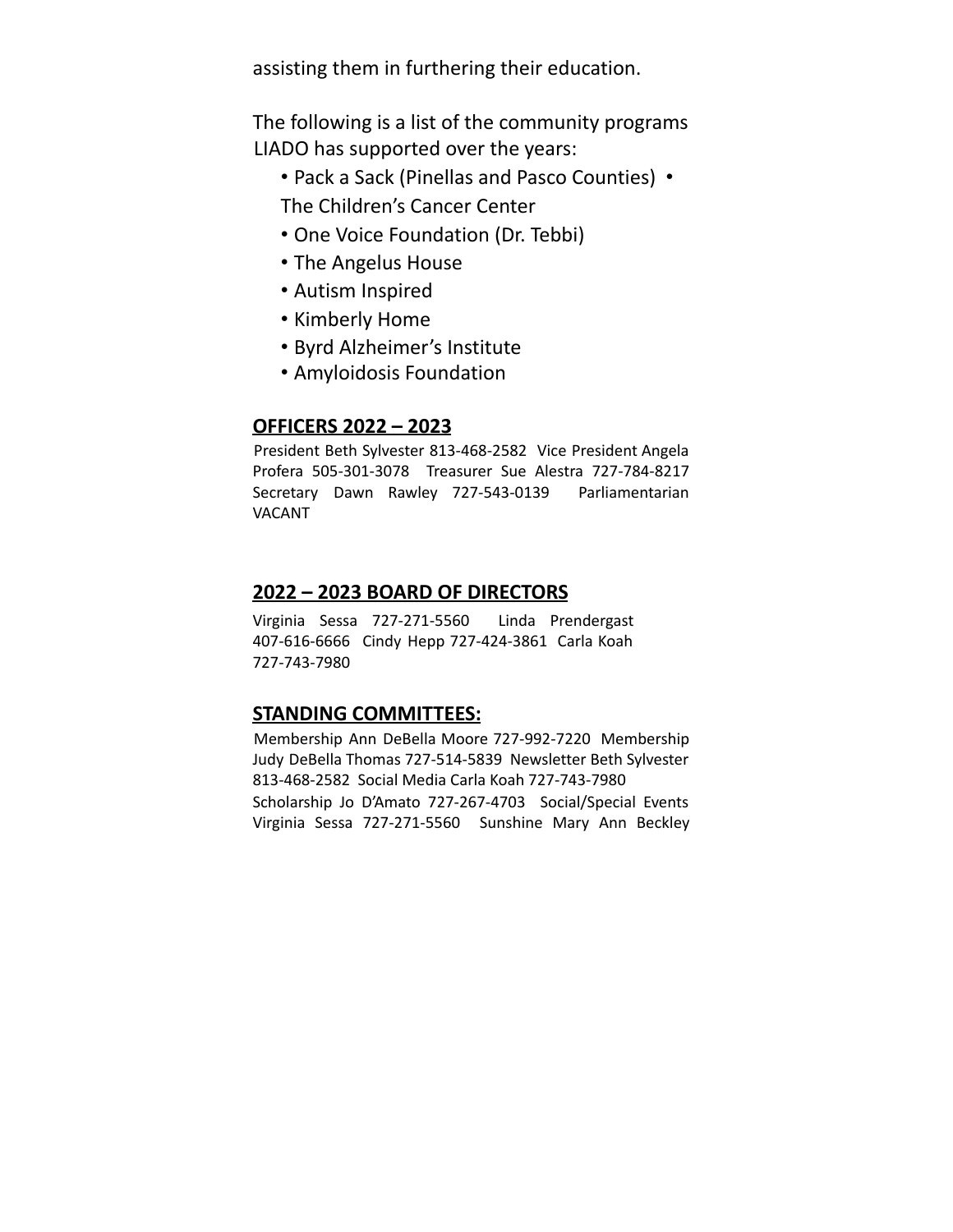727-786-8101 Website Sophia Diana 727-422-6801 Spec Events Treasurer Cindy Hepp 727-424-3861

#### **PAST PRESIDENTS:**

Dawn Rawley Gina Karnes Luisa Grabianowski Cindy Diana Barbara A. Abela Ann Bonvincino Maria L. Crane, Ph.D Julie Calabrese Vincenza Di Liberti

#### **GENERAL MEETINGS:**

Two meetings will be offered for our membership. The third Wednesday of the month at the Safety Harbor Library (101 2<sup>nd</sup> St N Safety Harbor, FL) and the fourth Tuesday of the month at Cares Elfers Center (4136 Barker Dr New Port Richey, FL).

There will be no meeting in Safety Harbor in August and no meeting for either location in December.

Any changes to that schedule will be emailed, posted to Facebook, and LIADO.org.

#### **BOARD MEETINGS:**

April 5, 2022 October 4, 2022 May 3, 2022 November 1, 2022 June 7, 2022 December 6, 2022 July 5, 2022 January 3, 2023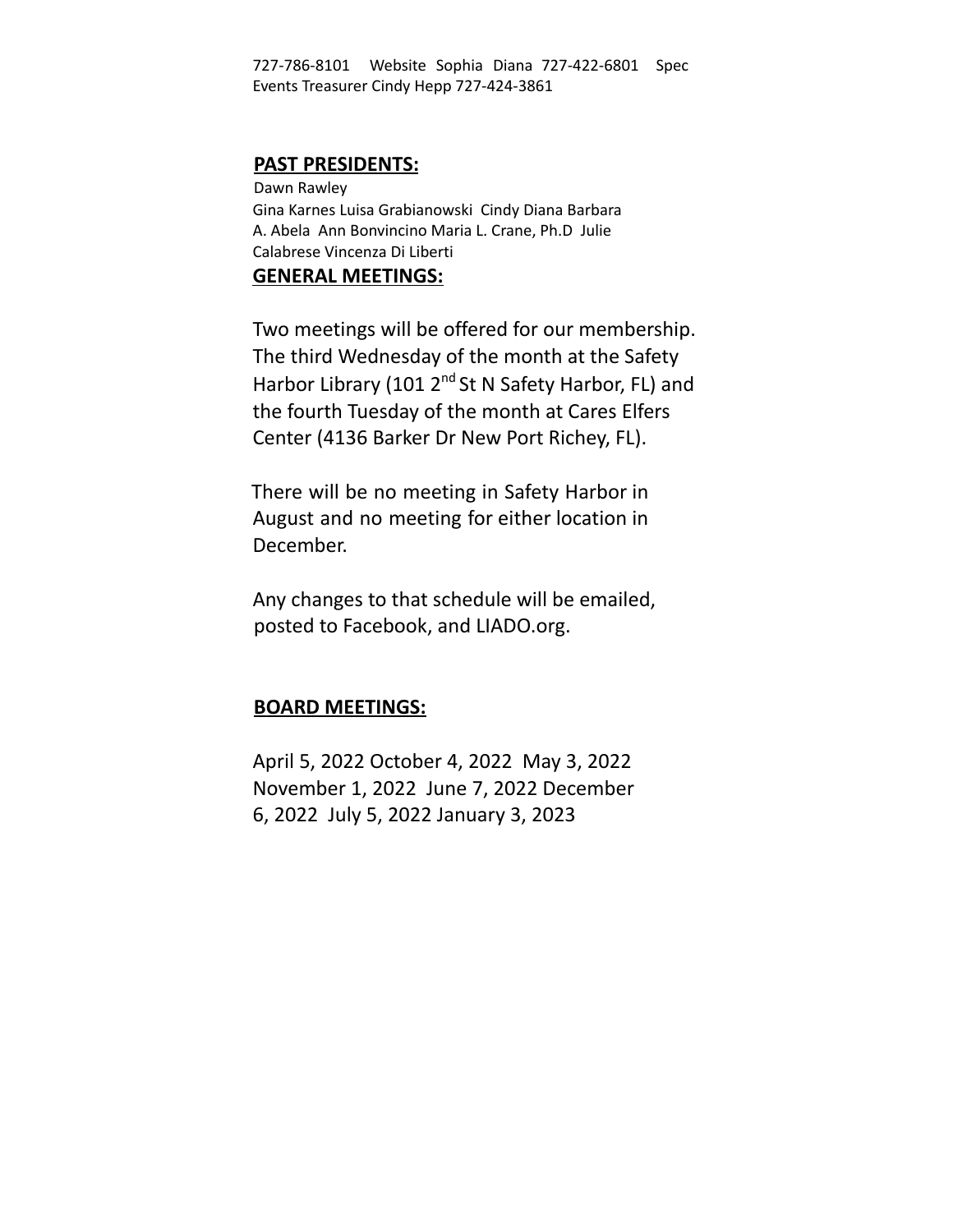#### August 2, 2022 February 7, 2023 September 6, 2022 March 7, 2023 **LE ITALO-AMERICANE DI OGGI, INC. - BYLAWS –**

#### **ARTICLE I – NAME**

The name of this organization shall be Le Italo-Americane Di Oggi, Inc. hereinafter referred to as LIADO, formerly known as Florida Organization of Italian-American Women, established in March 1993, in the state of Florida.

#### **ARTICLE II – CODE OF ETHICS**

All members shall have the duty and obligation of protecting its officers and members against any fraud, misrepresentation and unethical practices. The spirit of fair dealing, cooperation, mutual respect and courtesy shall govern relations between members at all times.

We, the members of LIADO, an organization in which we serve with devotion and to whose progress we dedicate ourselves, have a united belief in God and we shall support good government and good citizenship in accordance with the laws of the state of Florida and the United States.

#### **ARTICLE III – OBJECTIVES**

- 1. To award scholarships and donate funds, including but not limited to, programs that address community wide needs and specific needs of the local school systems for non-profit use.
	- 2. To engage and promote, without the purpose of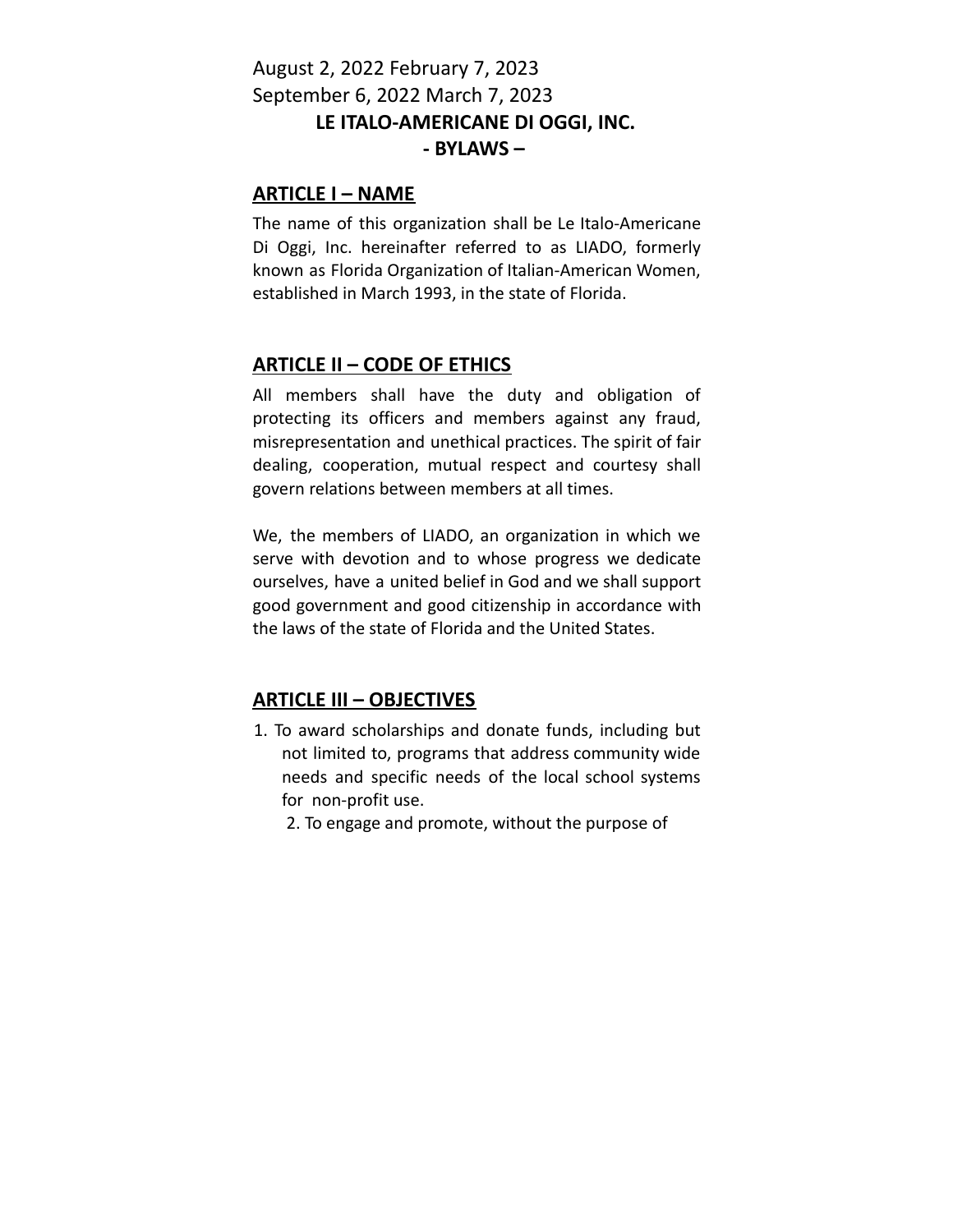securing profit, including the teaching of, but not limited to, foreign languages, history, sociology, cultural studies, art, music, science and culinary arts.

- 3. To organize and promote, without purpose of securing a profit, cultural events and exchanges, public group discussions, cultural and historical exhibits, lectures, forums, panels, or similar programs, without restriction of ethnicity.
- 4. To perform and promote volunteer work in support of the community, including but not limited to literacy programs and youth guidance.
- 5. To conduct and promote, without the purpose of securing profit, research of any type as permitted by all current rules and regulations of United States Governmental Agencies, including but not limited to historical research, linguistic research, sociological research, legal and medical research, and statistical research, without ethnic restrictions.

#### **ARTICLE IV – MEMBERSHIP**

- 1. Members must be women of Italian birth or ancestry.
- 2. Applications for membership shall bear the name of one sponsor (if applicable) or member and all persons recommended for membership shall meet all membership requirements as set forth by the bylaws. A person approved or disapproved for membership shall be notified by her sponsor.
- 3. Membership applications will be received at any regular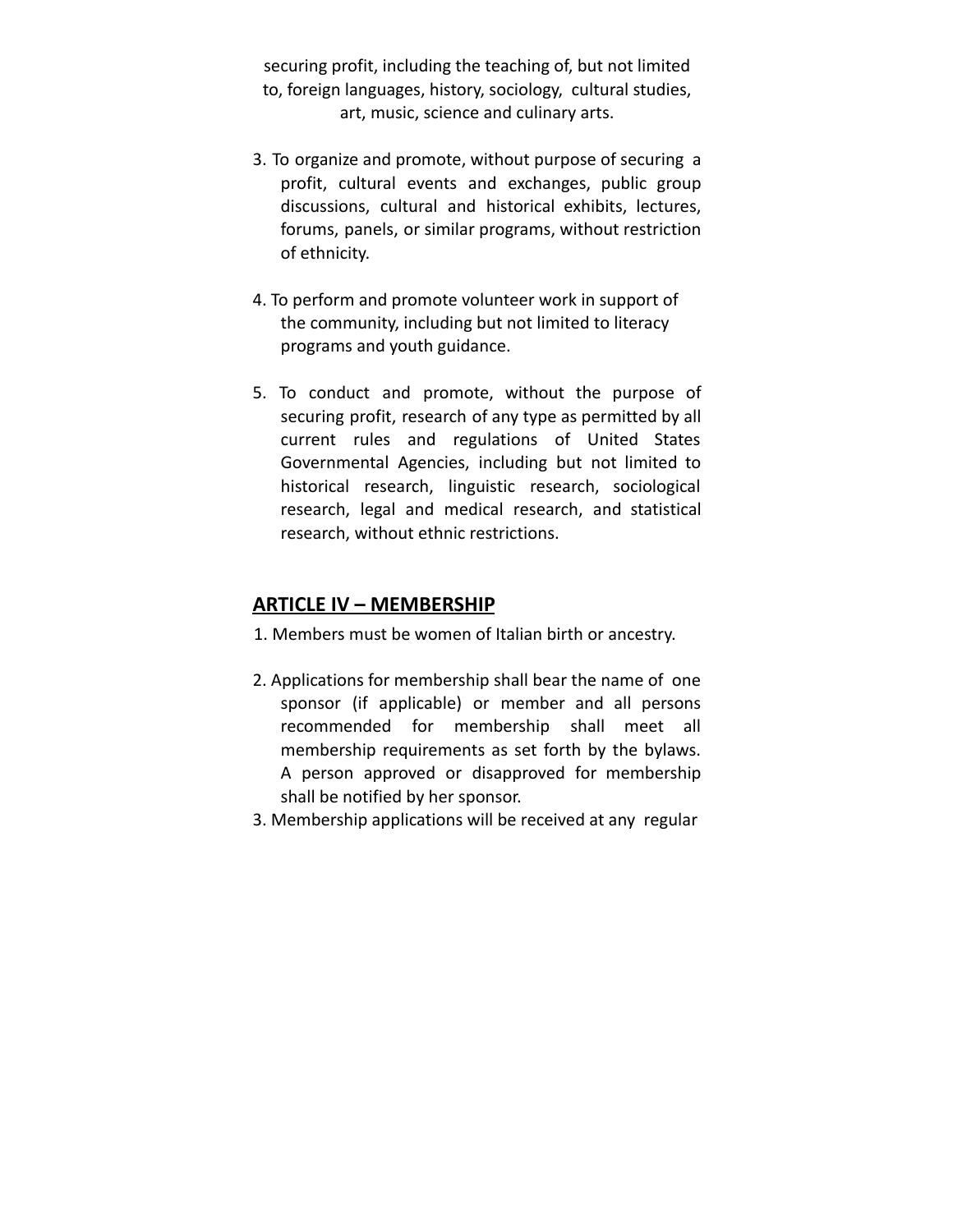monthly meeting and will be voted on at the following board meeting.

- 4. The dues will be \$40.00 per year and will not be pro rated. The dues will become due and payable no later than March 15<sup>th</sup>. New members joining in October, November or December of each year would pay \$20.00 and then pay \$40.00 no later than March  $15^{\text{th}}$  of the following year which would include April to April. New members joining in January, February or March of each year would pay only \$40.00 which would include those months plus April to April of the following year.
- 5. The fiscal membership year shall begin on April 1 and continue through March 31.
- 6. Only members in good standing may participate in the activities of LIADO. Prospective members may attend only two meetings before submitting membership application which is then voted upon by the board. Guests may attend no more than two meetings in a calendar year.
- 7. Termination of Membership
	- A. Non-payment of dues
	- B. Resignation
	- C. Violation of Code of Ethics
		- i. Charges must be filed in writing with the grievance committee.
		- ii. If findings are for removal, member may appeal to the Board of Directors.

#### **ARTICLE V – MEETINGS**

1. General membership meetings will meet at least once a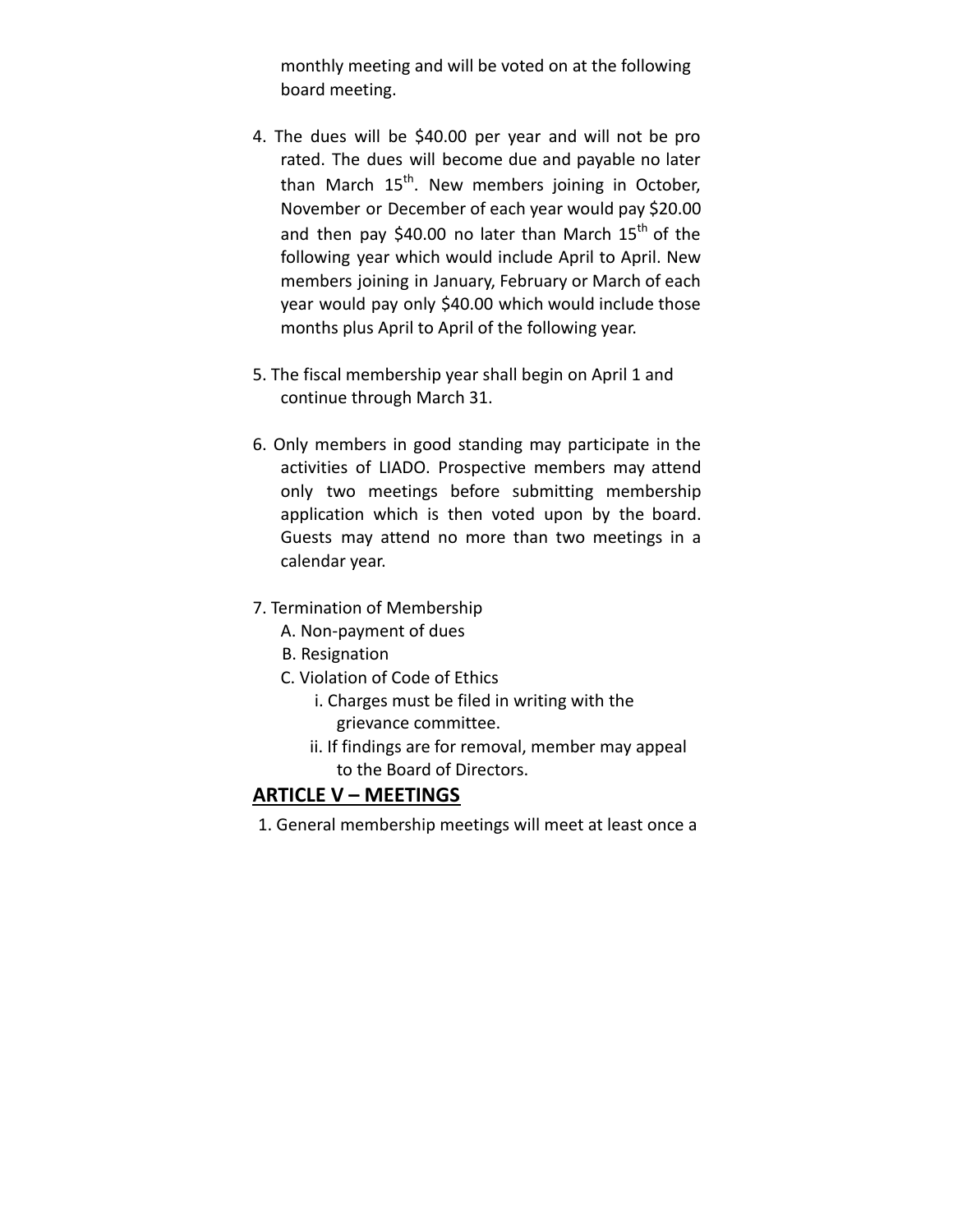month, the third Tuesday (Safety Harbor) and the fourth Tuesday (NPR), unless otherwise decided.

2. Board of Directors meetings will take place prior to general membership meetings.

#### **ARTICLE VI – OFFICERS AND DIRECTORS PRESIDENT**

- 1. Chief presiding officer over all membership and board meetings.
- 2. She shall supervise over all affairs of LIADO and supervise the duties of other officers.
- 3. She shall appoint chairs of all committees, temporary and permanent, and is ex officio of all committees (Membership, Public Relations, Cultural, Hospitality, Telephone, Social Events), except the grievance and nominating committees.
- 4. She refrains from making proposals and votes only in case of a tie.
- 5. She shall have such powers as constructed as belonging to the chief executive of any organization.
- 6. She shall review the minutes of all meetings. She shall review all payments, checks and correspondence and will review and sign all documents pertaining to club business. She will see all books, reports and certificates as required by law.
- 7. She shall be authorized to sign checks as the need arises or in the absence of the Treasurer.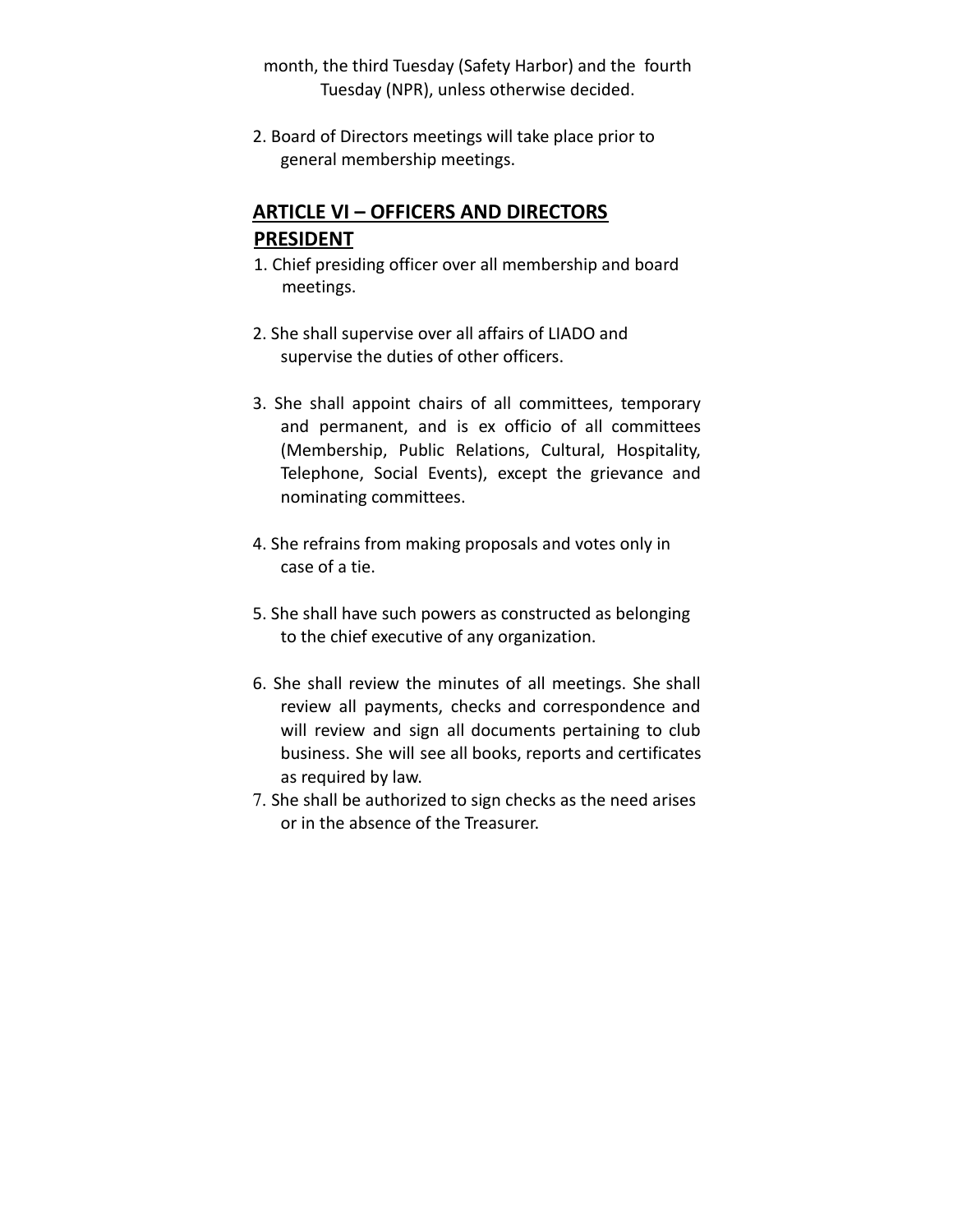#### **VICE PRESIDENT**

- 1. She will preside at meetings in the absence of the president and she shall assist the president in the performance of her duties.
- 2. She will assume the presidency should it become vacant until election is held.
- 3. She will act as ex officio member of any committee at which the president is absent.

#### **TREASURER**

- 1. She shall have care and custody of all moneys, securities, certificates of deposit. She shall be responsible for all deposits in a regular business bank or trust company. She shall issue all check payments on instruction of the president.
- 2. She shall render at regular periods, as directed, a written account of the finances of LIADO and will render a written financial report at each board and membership meeting. These reports shall be attached to the minutes.
- 3. She will be a co-signer on all checks which will be countersigned by the president.
- 4. She shall read financial reports at all meetings.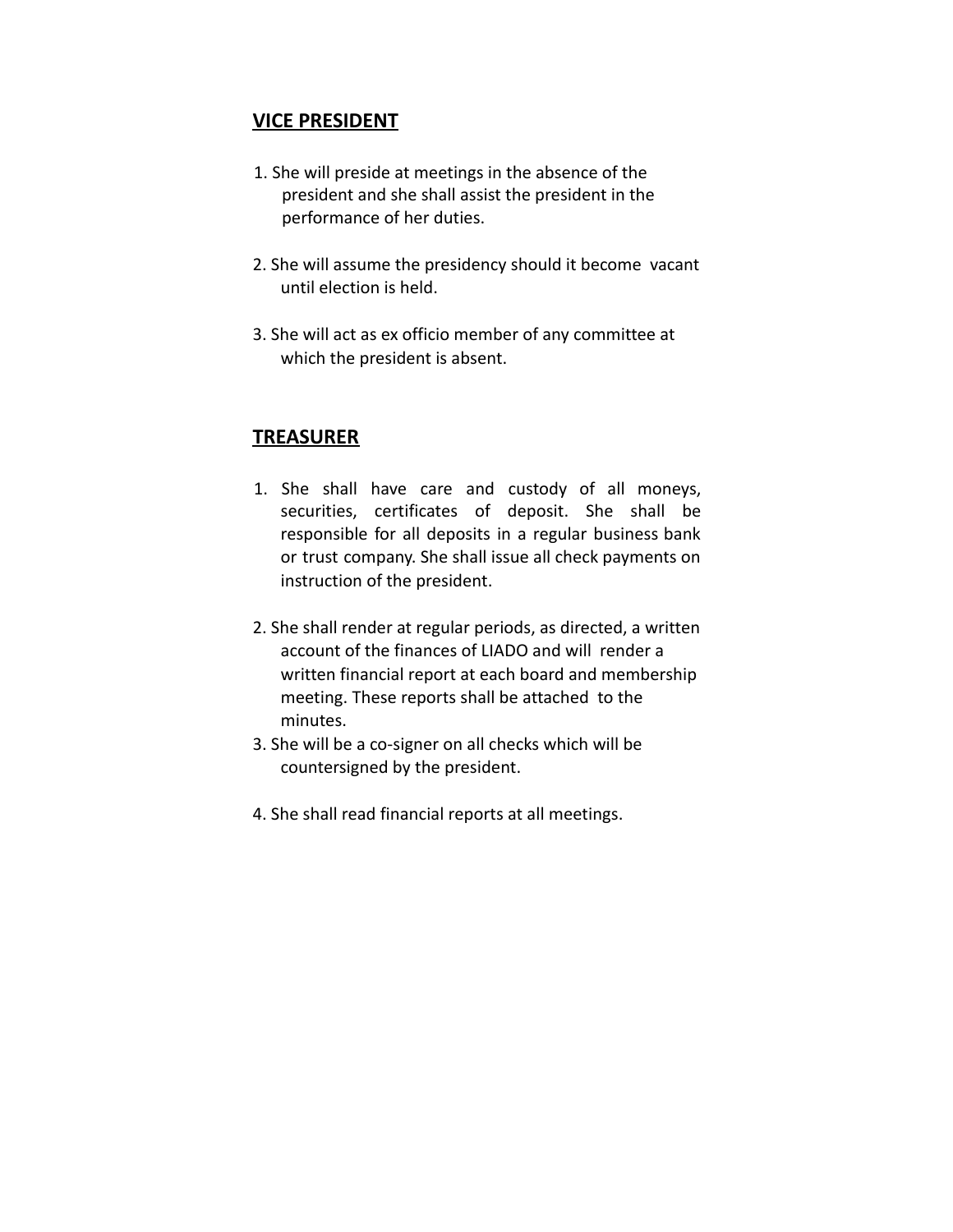#### **SECRETARY**

- 1. She shall keep an accurate and permanent record of all regular and board meetings of LIADO.
- 2. She will read the minutes of each meeting.

3. She will send copies of said minutes to all board members within ten days after respective meetings.

4. She will call the roll and keep records of attendance of officers and directors.

#### **PARLIAMENTARIAN**

- 1. She shall be appointed by the president, not elected.
- 2. She shall clarify any procedures or points of order upon request of any member and carry out such other duties as may be assigned by the chair or president.
- 3. She shall serve as chair of the by-laws committee.

#### **BOARD OF DIRECTORS**

1. The board shall consist of a minimum of five (5) and a maximum of seven (7) members at large, appointed by the president, as well as the president, vice-president, secretary, treasurer, parliamentarian, and the immediate past president who is an automatic board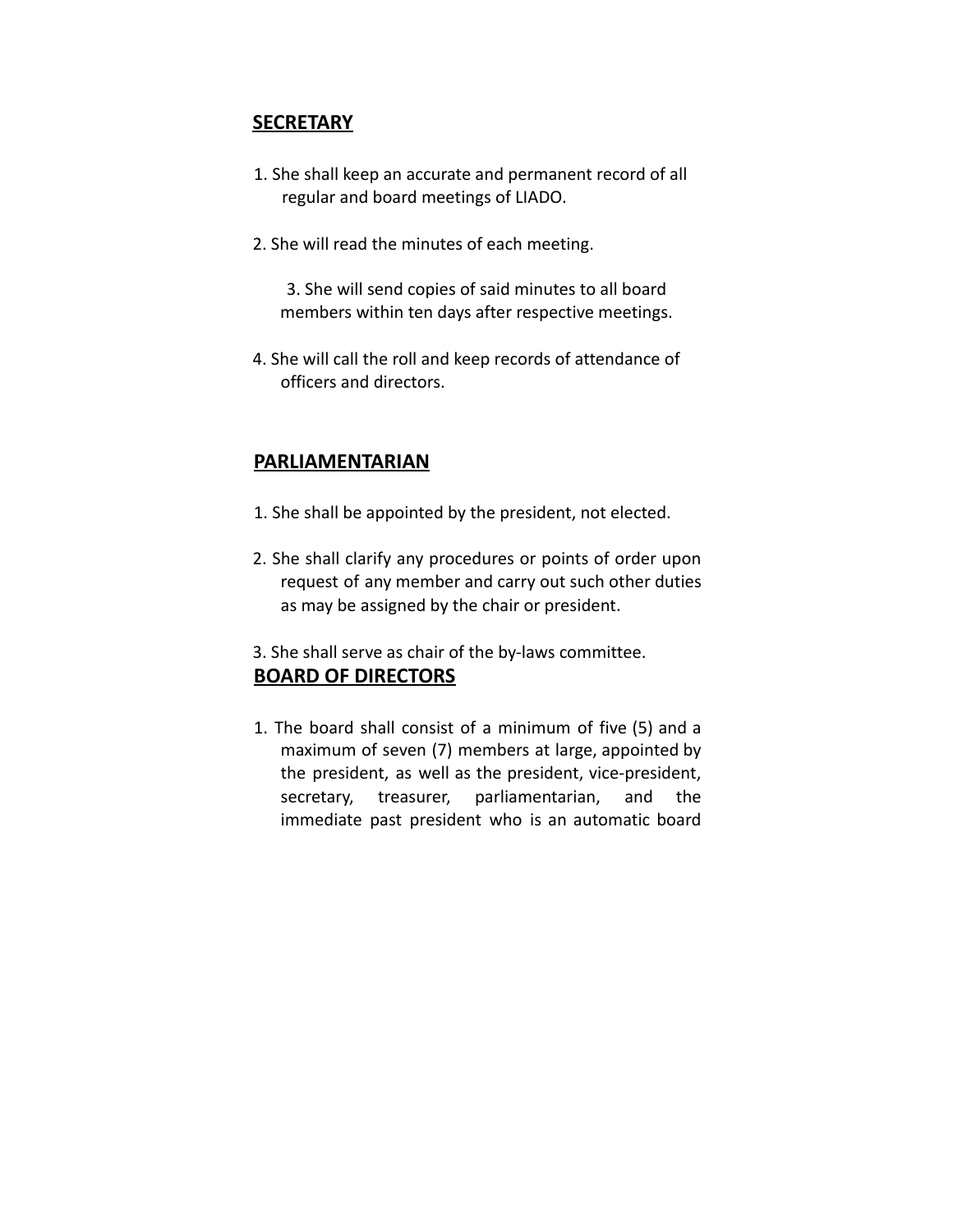member.

2. Any Board member and/or officer who misses more than one third (1/3) of yearly scheduled Board meetings will be subject to review.

#### **ARTICLE VII – VOTING**

#### **Requirements for Nomination**

- 1. Members in good standing for at least one (1) year.
- 2. Must have attended a majority of regular meetings during the calendar year.
- 3. Any nominee for President shall have served at least one (1) year as an officer or on the Board of Directors prior to nomination. If, for any reason, no qualified LIADO board member is able to assume the position of President then the nomination will be open to the general membership.

#### **Nomination and Election**

- 1. Nominating committee chairman is appointed at the January meeting. Outgoing President shall automatically serve on nominating committee if she is not seeking re-election.
- 2. Nominating committee will present slate of officers at February meeting: nominations from the floor will be accepted.
- 3. Election of officers will be held at the March meeting.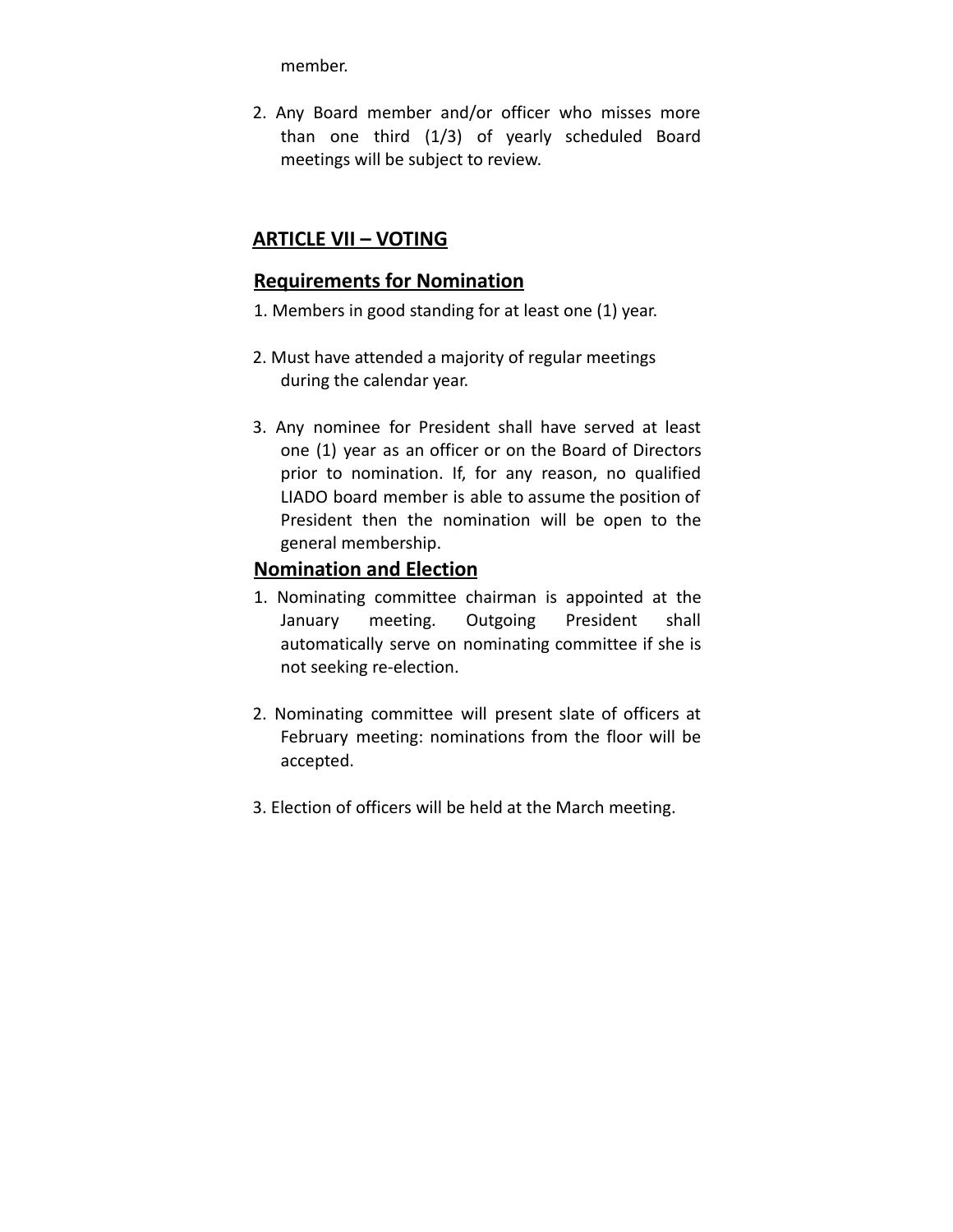- 4. Ballots will be counted by three (3) members in good standing appointed by the president.
- 5. Installation of officers shall be held at the April meeting.

#### **Term of Office**

All officers and members of the Board of Directors shall serve for a two-year period. At the end of the two-year Presidency term, the Vice President will move up to the Presidency. Board members shall be appointed on alternate years of election of the President and officers; some shall serve one (1) year with outgoing President and one (1) year with incoming President.

#### **ARTICLE VIII – COMMITTEES Standing Committees**

- 1. Membership This committee shall plan membership drives and other methods to increase membership. This committee is also responsible for keeping an up to-date record of guest and prospective members as per bylaws.
- 2. Public Relations The public relations committee is responsible for notifying various media (print or on air) about meeting dates, all fundraisers and any other information beneficial to the general public (social events which are open to the public, etc.).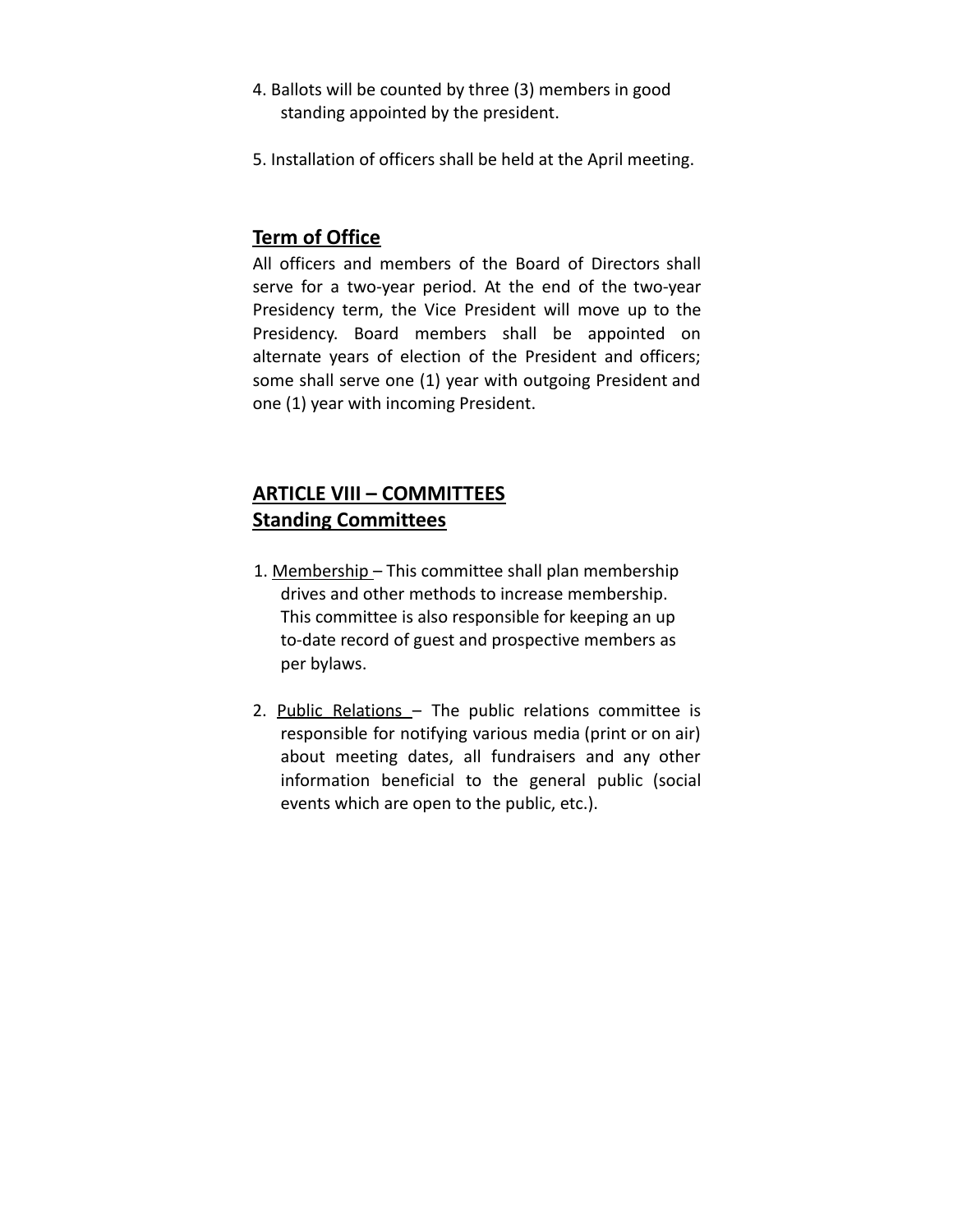- 3. Cultural and Program The duties of the cultural and program committee are carried out by the Committee.
- 4. Hospitality The hospitality committee will provide refreshments at meetings when necessary; they will meet and greet prospective members and guests; and they will make sure that the names, addresses, and phone numbers of prospective members and guests are given to the membership chair.
- 5. Telephone The telephone committee will contact all members when necessary at the request of the President.
- 6. Nominating The nominating committee will consist of three (3) members in good standing, two (2) of which are appointed by the chair of this committee.
- 7. Grievance The grievance committee shall have the authority to review and rule on all complaints arising from the application of these bylaws.
- 8. Audit and Budget The audit and budget committee shall prepare a yearly budget and will audit the treasurer's books at the end of the fiscal year and will give report at the May meeting.
- 9. Newsletter The newsletter committee shall work on a monthly publication as a means of keeping the members informed of events and happenings of the membership.
- 10. Scholarship The scholarship committee shall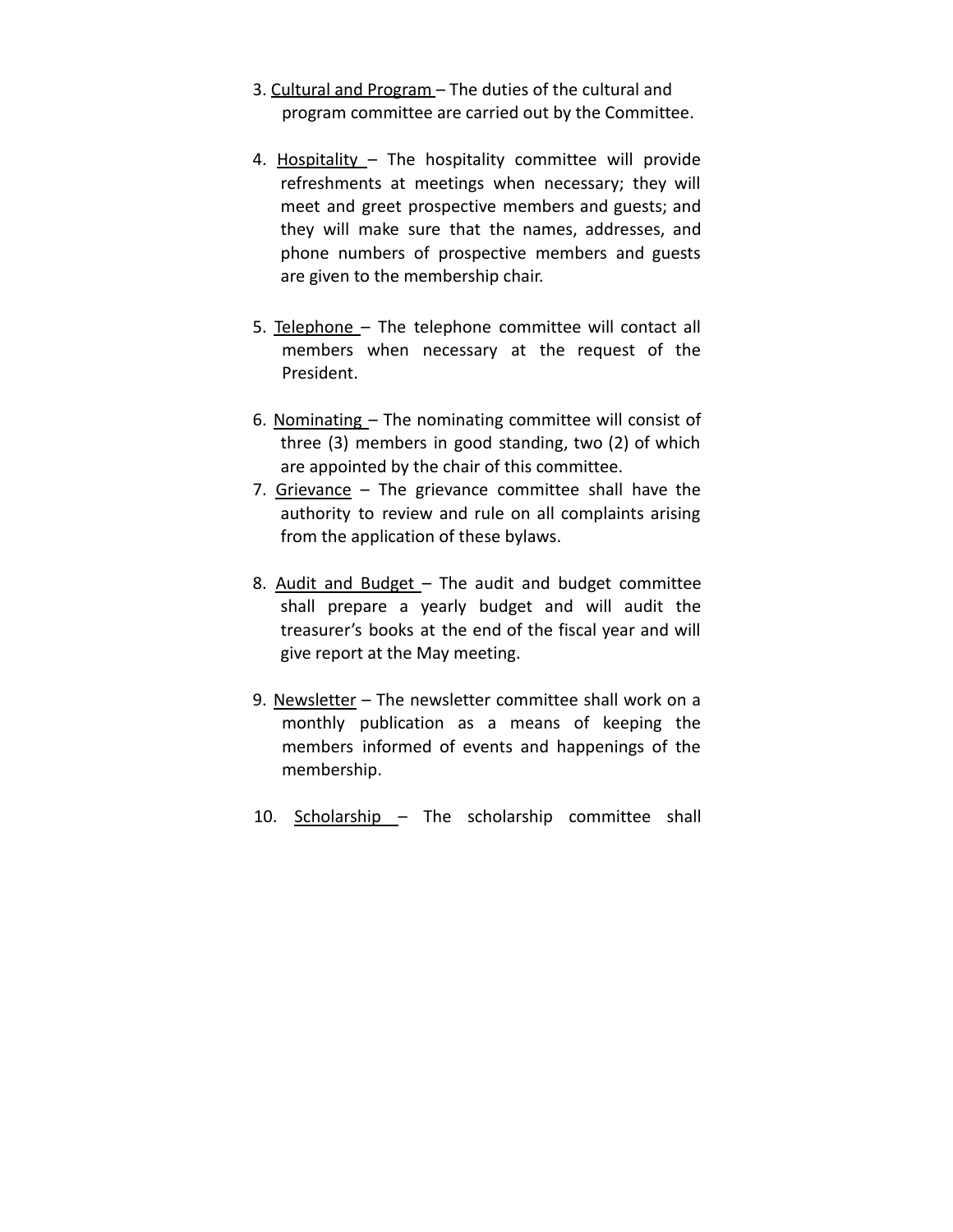investigate to find recipients of Italian ancestry for the LIADO scholarships. During the time that members are on the scholarship committee, their relatives are not eligible to apply for the scholarships or receive benefits from the scholarships. The committee members will oversee that the funds are distributed by check payable to a reputable school of the student's choice.

- 11. Social Events Committee This committee shall see to the social activities of the organization.
- 12. Sunshine The chairman of this committee shall send out cards, notes, and similar correspondence to members.

#### **ARTICLE IX – MEETING PROCEDURE**

Unless otherwise provided in these bylaws, the most recent edition of Robert's Rules of Order shall govern.

#### **Order of Business (General Meetings)**

- Call to order
- Prayer
- Salute to the Flag
- Roll call of Officers
- Reading and approval of minutes of previous session and any correspondence
- Officer and committee reports
- Old business
- New business
- Open discussion. Open to the membership to share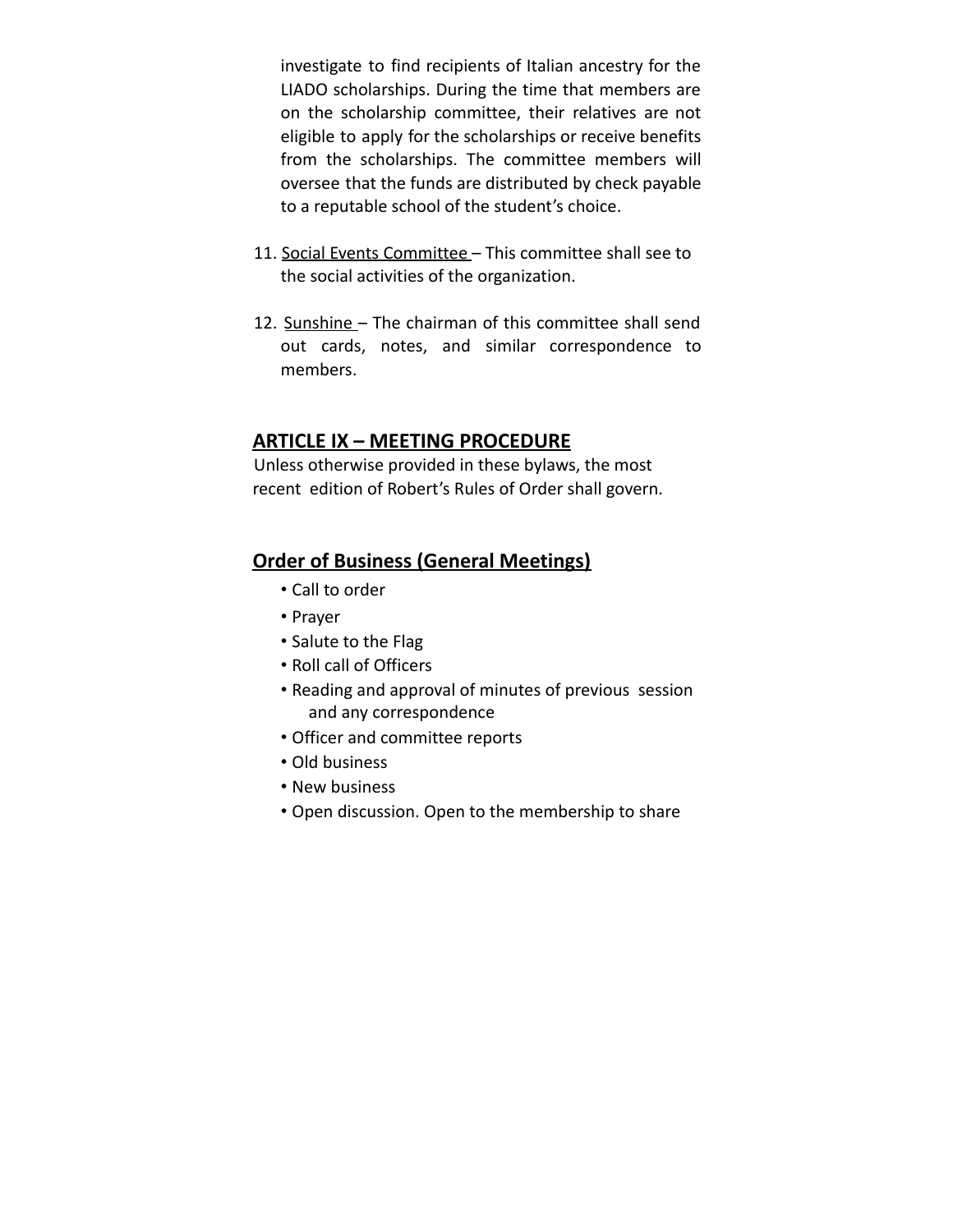suggestions, personal events, etc.

• Motion to adjourn

#### **Order of Business (Board of Directors Meetings)**

- Call to order
- Roll call of officers
- Reading and approving of minutes of previous session and any correspondence
- Officer and committee reports
	- Reports of committees when necessary including membership applications and balloting
- Other business
- Motion to adjourn

#### **ARTICLE X – DISSOLUTION**

In the event of dissolution, all assets of LIADO shall go into the scholarship fund and our named charities, which in turn will be distributed by the Board of Directors.

#### **ARTICLE XI – AMENDMENT OF THE BYLAWS** These

bylaws may be amended by two-thirds vote of the quorum voting.

#### **OATH OF OFFICE**

I, \_\_\_\_\_\_\_\_\_\_\_\_\_\_\_\_\_\_\_\_\_\_\_\_\_\_\_\_\_\_\_ sincerely believe in the principles and purposes of LIADO, The Italian-American Women of Today and will, to the best of my ability protect, defend and uphold its Bylaws. Furthermore, I do solemnly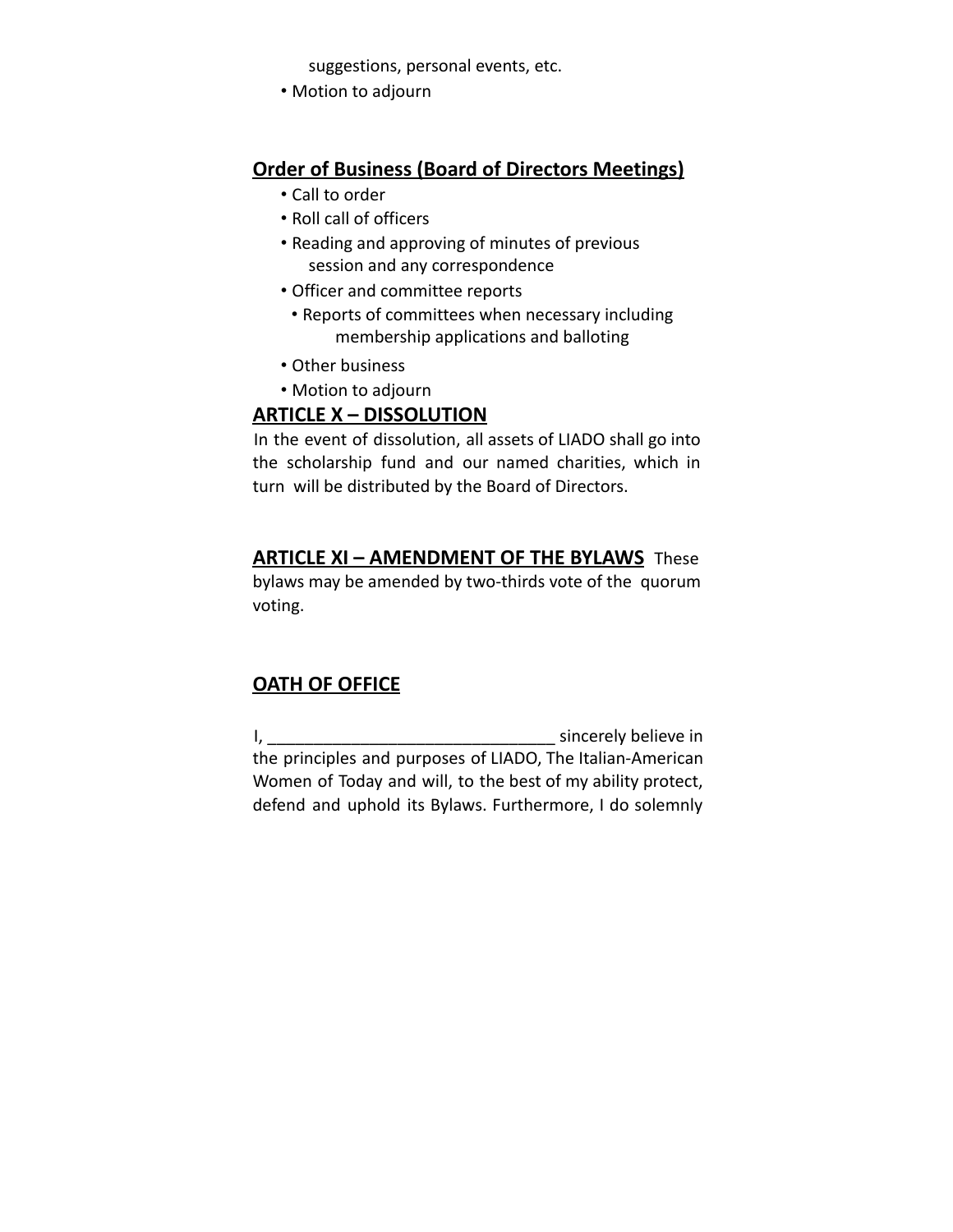swear that I will faithfully execute the duties of the office I am about to enter. So help me God.

#### **OATH OF MEMBERSHIP**

I, \_\_\_\_\_\_\_\_\_\_\_\_\_\_\_\_\_\_\_\_\_\_\_\_\_\_\_\_\_\_\_\_ sincerely believe in the principles and purposes of LIADO, The Italian American Women of Today, and will to the best of my ability, protect, defend and uphold its Bylaws and fully support our executives, board members and all LIADO members.

#### **2022-2023 MEMBERSHIP DIRECTORY**

Abbazia, Sally (Gary) (H) 727-372-2756 2132 Marquis Ct. (C) 727-808-1364 New Port Richey, FL 34655 (E) brooklynsal@cs.com

Abbinanti, Giovanna (H) 727-819-2249 18300 Autumn Lake Blvd (C) 352-263-6321 Hudson, FL 34667 (E) gabbinanti@tampabay.rr.com

Addino, Anna (H) 727-857-4541 12102 Cactus Dr. (C) 727-514-4265 Hudson, FL 34667 (E) Annaddino@msn.com

Alaimo, Joan (H) 727-375-0361 2610 Tottenham Drive (C) 727-251-3461 New Port Richey, FL 34655 (E) joanalaimo@hotmail.com

Alestra, Sue (H) 727-784-8217 1585 Colony Ct. (C) 727-946-8217 Palm Harbor, FL 34683 (E) suexwho@aol.com

Beckley, MaryAnn (H) 727-786-8101 3355 Covered Bridge Dr. E. (C) 727-215-9778 Dunedin, FL 34698 (E)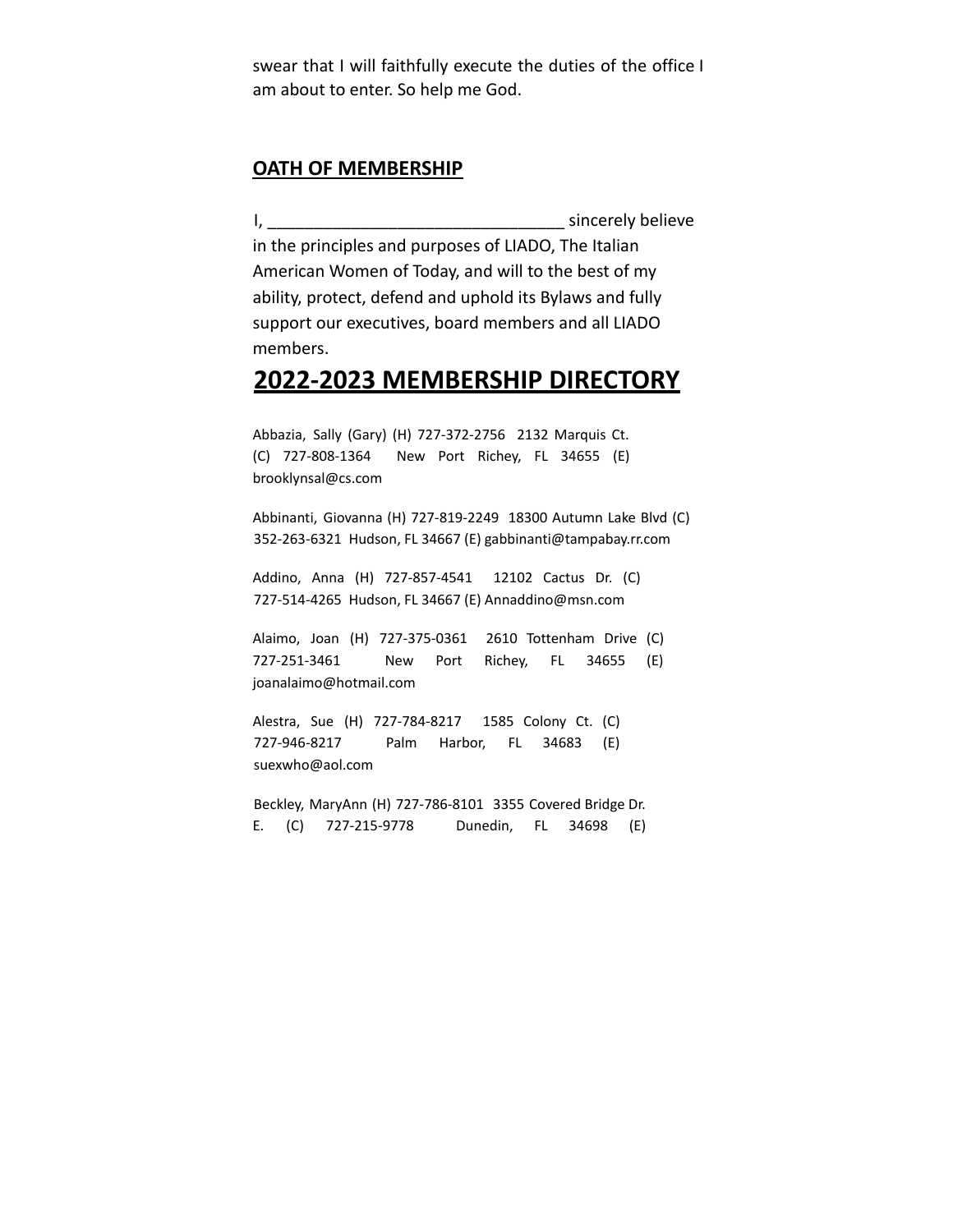mcb10842@gmail.com

Behan, Anita (Michael) (H) 727-841-7338 8914 Planters Ln. (C) New Port Richey, FL 34654 (E) anitabehan810@gmail.com

Billera, Vivian (Nick) (H) 727-845-4725 7942 Klant Ct. (C) 727-267-5699 New Port Richey, FL 34653 (E) vivnick500@verizon.net Blumberg, Rosemary (Joseph) (H) 727-372-7588 7327 Evesborough Ln. (C) 727-359-2496 Trinity, FL 34655 (E) flfoxylady41@yahoo.com

Blysick, Carolyn (H) 11843 Yellow Finch Ln. (C) 732-570-7446 Trinity, FL 34655 (E) dennisblysick@yahoo.com

Bonett, Constance (H) 727-863-9205 7801 Willow Brook Ct. (C) 727-389-2334 Hudson, FL 34667 (E) connie\_bonett@yahoo.com

Bonura, Theresa (William) (H) 727-372-7501 5270 Las Flores Via (C) 727-992-4448 New Port Richey, FL 34655 (E) gemini.47@verizon.net

Bonvicino, Ann Marie (Bob) (H) 727-470-9400 45 Woods Landing Trail (C) 631-617-7643 Oldsmar, FL 34677 (E) annmariebon@yahoo.com

Bouleris, Rose (H) 727-869-8106 8919 Keats Dr. (C) 727-505-2940 Hudson, FL 34667 (E) r.bouleris@yahoo.com

Boyle-Fisher, Joanne (Chuck) (H) 727-375-2677 7837 Hardwick Dr. Apt 316 (C) 727-967-1332 New Port Richey, FL 34653 (E) joanne8551@hotmail.com

Calabrese, Julie (Al) (H) 727-347-1936 6213 Vista Verde Dr. W (C)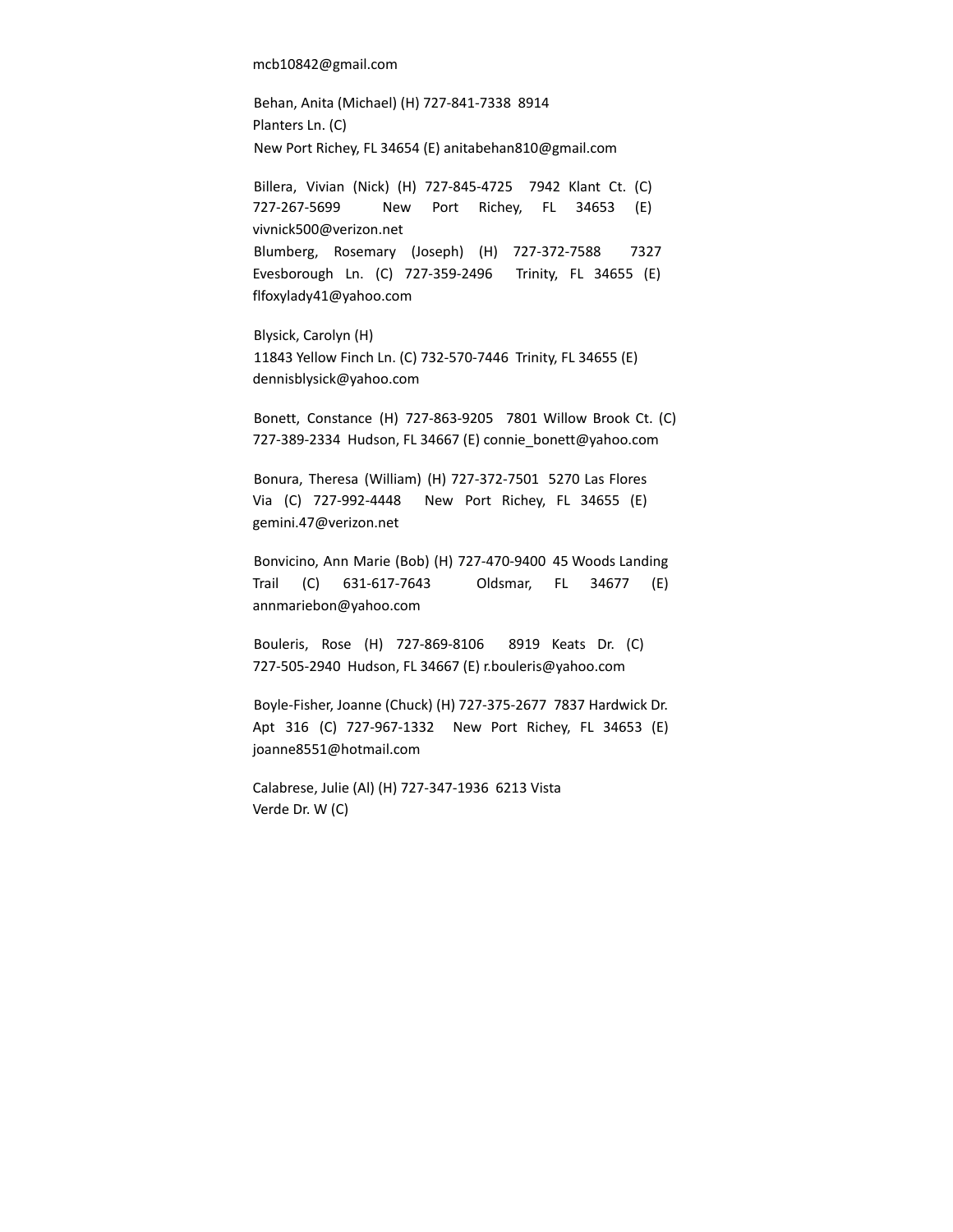Gulfport, FL 33707 (E) liadopres09@hotmail.com

Caparello, Charron (Franco) (H) 727-250-2021 2221 Swedish Dr. #35 (C) 315-527-3304 Clearwater, FL 33763 (E) charroncaparello@gmail.com Capolupo, Fran (Pat) (H) 727-843-0718 7110 Woodibis Dr. (C) 813-957-1378 New Port Richey, FL 34654 (E) headwolf21@yahoo.com

Cappola, Marion (H) 727-376-7367 1330 Lauren Green Ct. (C) 727-858-9605 Trinity, FL 34655 (E) marioncappola@gmail.com

Casanova, Marie (Tony) (H) 727-845-5903 6827 Bottlebrush Dr. (C) 727-742-0275 Port Richey, FL 34668 (E) mtcasanova@tampabay.rr.com

Chmiel, Florence (H) 3445 Trophy Blvd. (C) 860-836-3535 New Port Richey, FL 34655 (E) flochmiel35@gmail.com

Cohen, Rachel (H) 727-669-1488 2201 Christy Ln. (C) 727-515-3354 Oldsmar, FL 34677 (E) rcohen3108@aol.com

Condino, Adria (Russ) (H) 145 Mobbly Bay Dr. (C) 813-597-5363 Oldsmar, FL 34677 (E) adria.condino@gmail.com

Cox, Anna (Larry) (H) 727-869-3020 8530 Pavilion Dr. (C) 727-808-1164 Hudson, FL 34667 (E) annacox7424@yahoo.com

D'Amato, Josephine ("Jo") (H) 727-849-1910 9950 Eagles Point Cr. Apt 1 (C) 727-267-4703 Port Richey, FL 34668 (E) jodamat@yahoo.com

Damey, Annette (Michael) (H) 813-235-9319 3414 Leaf Lake Dr. (C) 813-957-0897 Land O Lakes, FL 34639 (E) adamey@tampabay.rr.com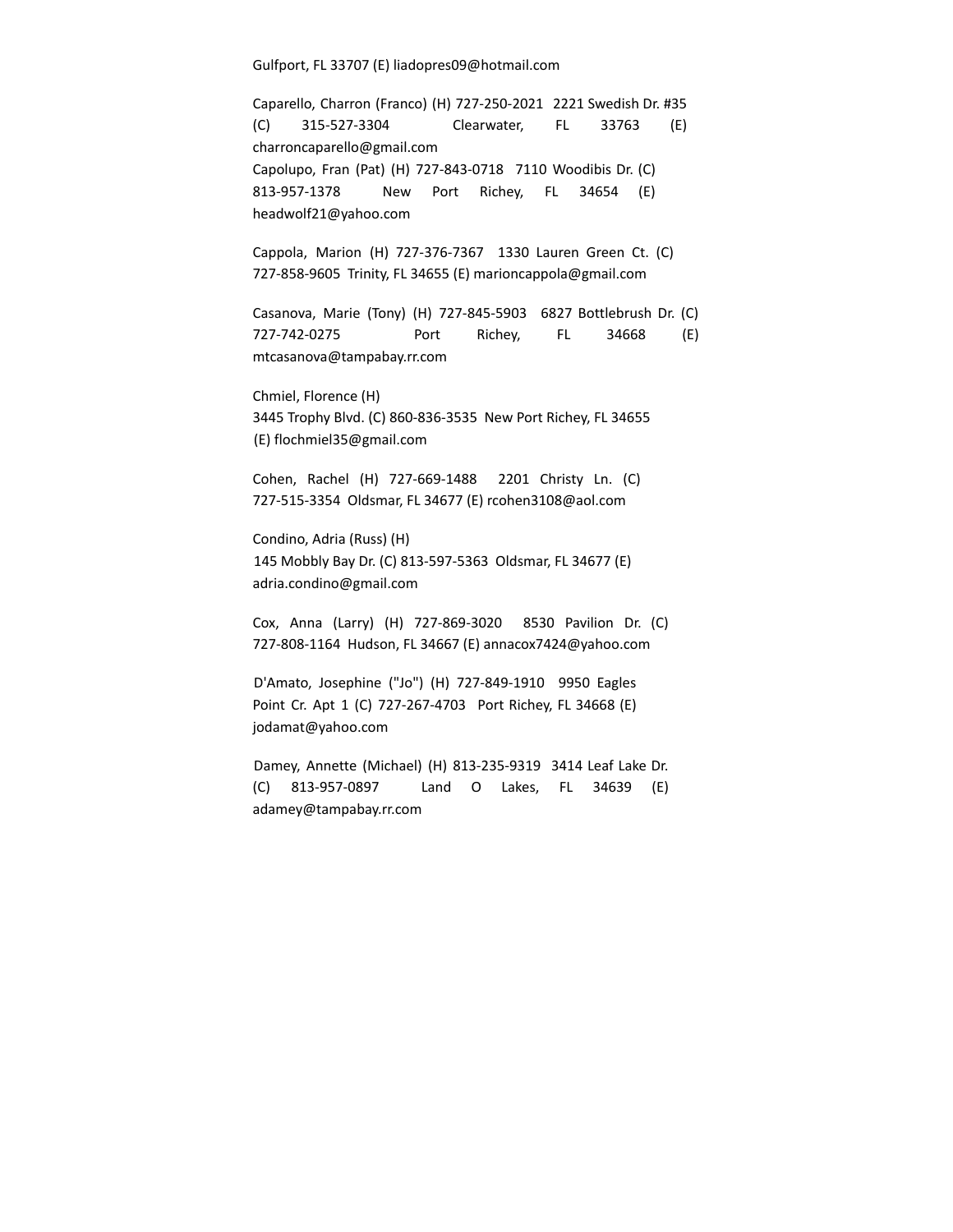DeBella Moore, Ann (Thomas) (H) 6337 Old Main St. (C) 727-992-7220 New Port Richey, FL 34653 (E) tomoor@msn.com

DeBella, Beth (Cliff) (H) 6337 Old Main St. (C) 727-809-2384 New Port Richey, FL 34653 (E) m.bethdebella@gmail.com

DeBella Kuhlmann, Susan (H) 71 Ivy Hill Rd (C) 727-977-7846 Red Bank, NJ 07701 (E) jasmine2150@aol.com

DeBella Thomas, Judy (Ted) (H) 6014 Lafayette St. (C) 727-514-5839 New Port Richey, FL 34652 (E) judydbt@gmail.com

DeBiase, Pat (H) 727-535-1829 1232 Hermitage Ave. (C) 727-656-0799 Clearwater, FL 33764 (E) pjd373@yahoo.com

DePaul, Marianne (H) 727-669-4144 2630 Barksdale Ct. (C) 727-518-4120 Clearwater, FL 33761 (E) mariannedepaul@aol.com

Diana, Sophia (H) 727-786-6575 4413 Worthington Cr. (C) 727-422-6801 Palm Harbor, FL 34685 (E) sophiadiana510@gmail.com

Diana (Trotta), Cindy (Michael) (H) 727-786-6575 4413 Worthington Cr. (C) 727-422-2626 Palm Harbor, FL 34685 (E) liado2016@gmail.com

DiMeo, Rosalie (H) 727-372-5484 1200 Sweet Jasmine Dr. (C) Trinity, FL 34655 (E) rosieday77@gmail.com Disanti, Angela (Vincenzo) (H) 727-857-1001 11843 Chaplain Pl. (C) 727-992-8114 New Port Richey, FL 34654 (E)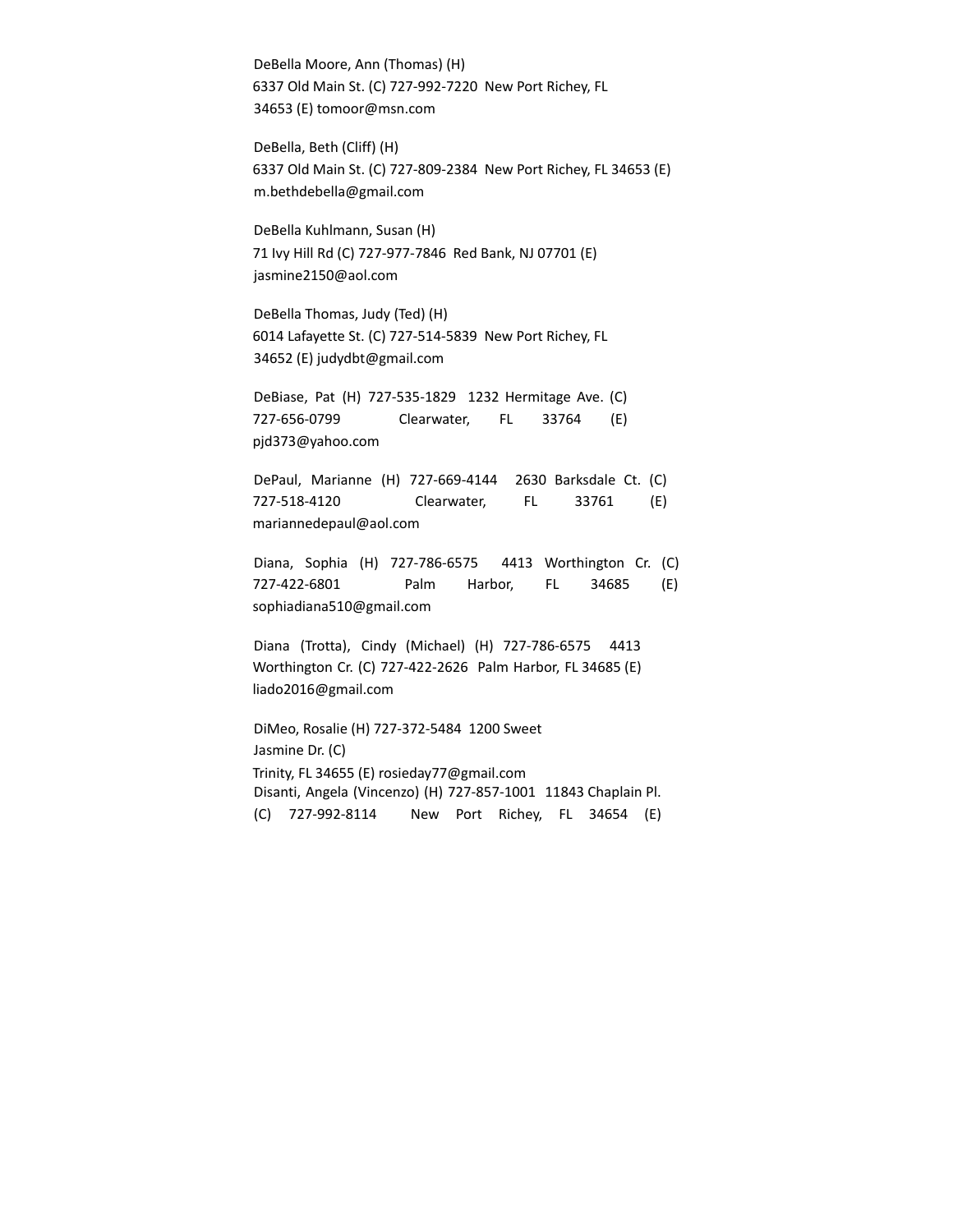nonnadisanti@gmail.com

Driscoll, Gaetana (H) 727-372-9215 3635 Teeside Dr. (C) 727-846-3971 New Port Richey, FL 34655 (E) elecblue@tampabay.rr.com

Eannel, Rosemarie (John) (H) 727-372-7332 5706 Dalton Ct. (C) 727-505-2602 New Port Richey, FL 34655 (E) flochmiel35@gmail.com

Evans, Mary Ann (Lee) (H) 641 Centerwood Dr. (C) 727-460-7952 Tarpon Springs, FL 34688 (E) 4bellaarte@gmail.com

Farina, Nalina (H) 727-351-5223 19029 US Highway 19 N. #7A-3 (C) 586-817-2317 Clearwater, FL 33764 (E) NO EMAIL

Farnell, Rosemary (Samuel) (H) 610-324-0915 11114 Kiskadee Cr. (C) 610-324-9942 New Port Richey, FL 34654 (E) rosegrannie@aol.com

Feiler, Angela (George) (H) 727-203-8084 3464 Tarpon Woods Blvd. (C) 727-455-7830 Palm Harbor, FL 34685 (E) annfeiler3@gmail.com

Fidrych (Barbacci), Vivian (Robert) (H) 4234 Preserve Place (C) 609-613-0981 Palm Harbor, FL 34685 (E) vivfidrych@gmail.com

Fischl, Cralinda ("Cookie") (Jack) (H) 727-733-7911 2810 Swan Cr. (C) 727-234-5936 Dunedin, FL 34698 (E) jcfischl@tampabay.rr.com Giarratano, Kathy (Tom) (H) 813-388-2343 5146 Dockyard Place (C) 727-534-7821 Land O Lakes, FL 34638 (E) ktgiarratano@yahoo.com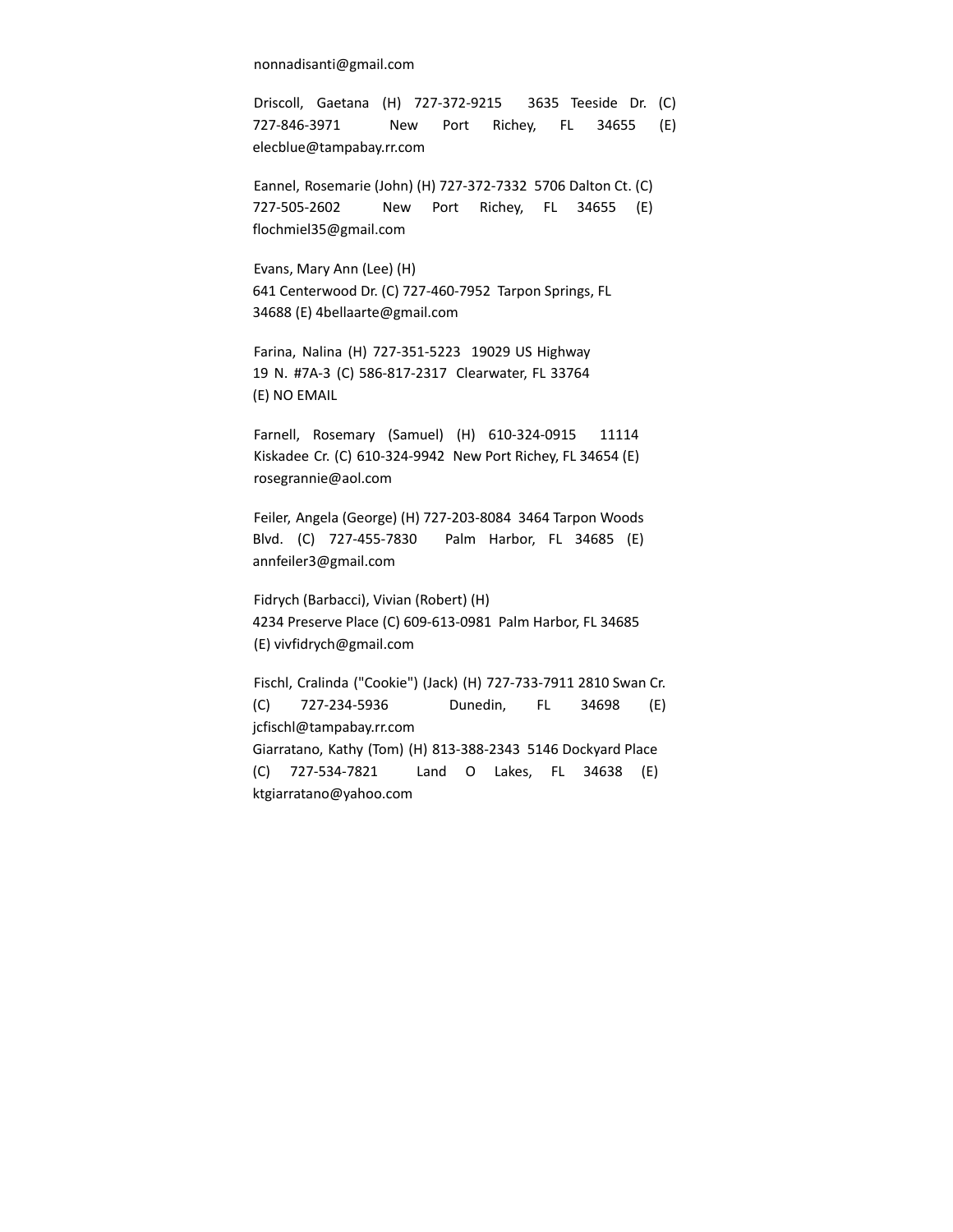Ginsberg, Genevieve (Arthur) (H) 727-849-8179 9206 Rainbow Ln. (C) 727-992-2655 Port Richey, FL 34668 (E) gginsberg@tampabay.rr.com Giordano, Maryann (Charlie) (H) 727-784-7565 4825 Pebble Brook Dr. (C) 727-510-8777 Oldsmar, FL 34677 (E) magiordano@verizon.net Greenaway, Wendy (Dave) (H) 927 Cypress Cove (C) 727-224-1871 Tarpon Springs, FL 34688 (E) wfasulo@tampabay.rr.com Haas, Mary (Terry) (H) 727-943-7264 362 Tall Oak Trail (C) 757-812-2311 Tarpon Springs, FL 34688 (E) mehaas70@gmail.com Hepp, Cindy (Mark) (H) 727-772-5579 3073 Woodsong Ln. (C) 727-424-3861 Clearwater, FL 33761 (E) cindyhepp313@gmail.com Hoffmann, Annette (H) 1951 LosLomas Dr (C) 631-766-1936 Clearwater, FL 33763 (E) annette44@aol.com Jablon, Lucia (H) 7706 Obrien Court (C) 727-514-3316 Hudson, FL 34667 (E) luciajablon@outlook.com Jastrebski, Laurene (Thomas) (H) 727-786-6725 1519 Riverdale Dr. (C) 321-363-0008 Oldsmar, FL 34677 (E) jastrebski@msn.com Jenkins, Carol M. (H) 727-772-7943 2700 Nebraska Ave #4-105 (C) 203-253-7506 Palm Harbor, FL 34684 (E) cmjenks13@gmail.com Jensen, Lucille (Van) (H) 727-726-1432 3330 San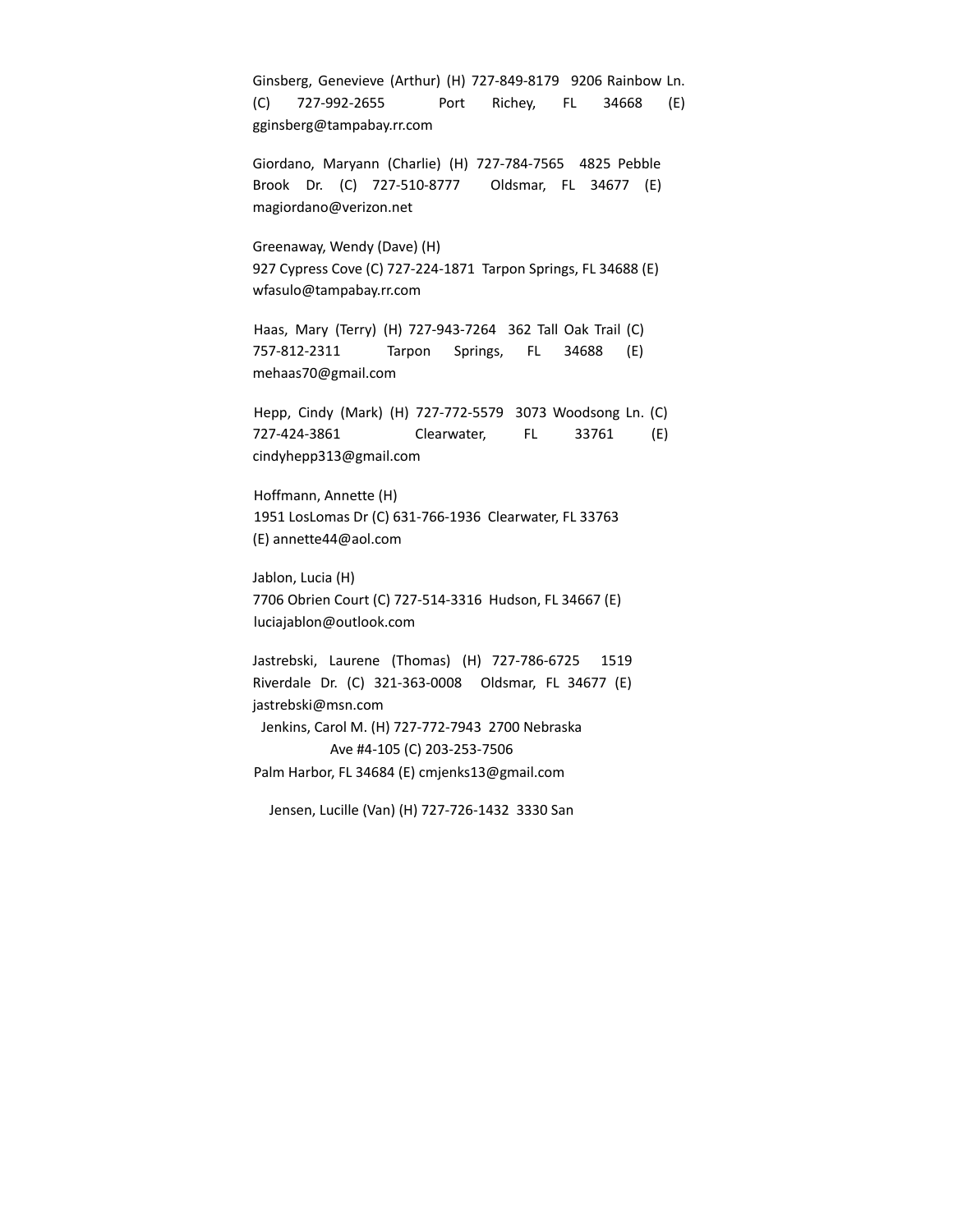Domingo St. (C) 727-433-3068 Clearwater, FL 33759 (E) vanlu@msn.com

Jones, Antonina (H) 585 Blue Bird Lane (C) 727-204-7075 Largo, FL 33770 (E) thebestmom777@yahoo.com

Koah, Carla (Tom) (H) 3320 Whispering Dr. S. (C) 727-743-7980 Largo, FL 33771 (E) carlakoah@yahoo.com

Lankford, Mary Jane (H) 727-785-4413 3398 Thalia Ct. (C) 727-424-0892 Clearwater, FL 33761 (E) maryjanenane@tampabay.rr.com

Leopold, Theresa ("Terry") (Thomas)(H) 727-375-8361 9118 Cotswald Way (C) 727-277-4578 New Port Richey, FL 34655 (E) terry\_leopold@msn.com

Liebchen, Gloria (H) 727-376-7245 4230 Boston Cr. (C) 973-865-6142 New Port Richey, FL 34653 (E) NO EMAIL

Lombari, Camille (H) 8030 Idle Briar Ln. (C) 727-514-4681 Port Richey, FL 34668 (E) camlom10@gmail.com

Mascia, Roxanne (Amerigo) (H) 7325 Populus Dr. (C) 814-931-2504 Port Richey, FL 34668 (E) rox113052@gmail.com Mattalina, Jean (H) 12118 Longhorn Dr. (C) 727-255-9001 Hudson, FL 34667 (E) mattalinaj@gmail.com

Medico, Joan (H) 727-861-1412 8310 High Point Circle Unit 1 (C) 727-255-2439 Port Richey, FL 34668 (E) jmedico2040@hotmail.com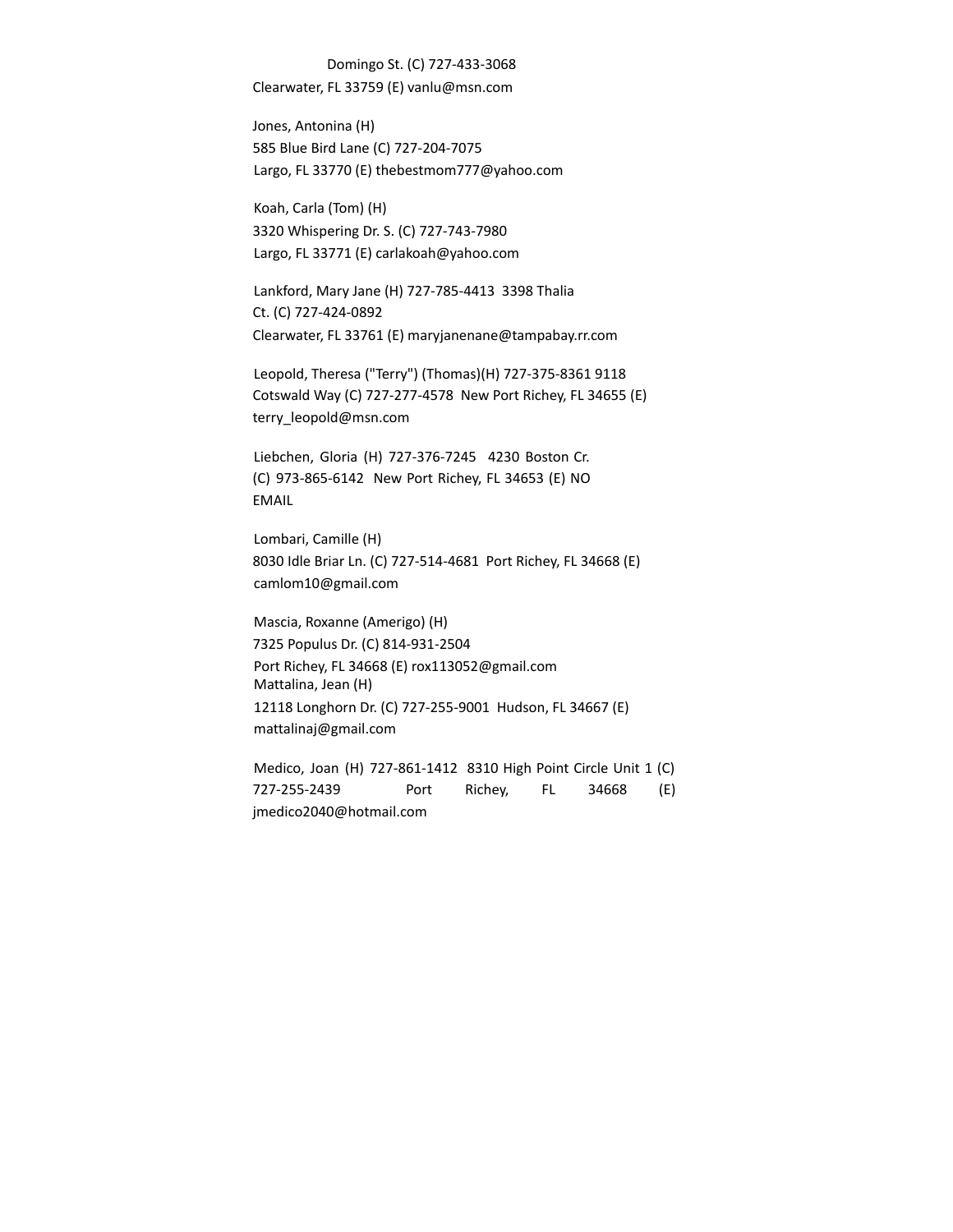Monahan, Judith (H) 727-725-3570 2016 Philippe Court (C) 727-742-5711 Safety Harbor, FL 34695 (E) judithmonahan@msn.com

Mongiovi, Rose (H) 727-934-4587 2915 Featherstone Dr. (C) 727-204-8897 Holiday, FL 34691 (E) rosermm@aol.com

Narcisi, Grace (Giuseppe) (H) 727-845-0728 8033 Idle Briar Ln (C) 727-992-5821 Port Richey, FL 34668 (E) NO EMAIL

Neven, Marie (Albert) (H) 727-236-7272 1728 Orchard Grove Ave (C) New Port Richey, FL 34655 (E) albert\_marie2002@yahoo.com

Palmer, Pauline (Frank) (H) 727-857-9889 13361 Wrenwood Circle (C) 727-514-4400 Hudson, FL 34669 (E) crazyboutcm@gmail.com

Paolillo, Angela (H) 8585 Winning Field Rd (C) 727-377-6996 New Port Richey, FL 34655 (E) NO EMAIL

Paolo, Toni (David) (H) 813-961-6005 1903 Magdalene Manor Dr. (C) 813-240-7588 Tampa, FL 33613 (E) tonipa1@msn.com Perinelli, Mary (Edward) (H) 516-431-2197 266 Woodlake Wynde (C) 516-587-3314 Oldsmar, FL 34677 (E) meperinelli@aol.com

Pizzuto, Josephine (Anthony) (H) 14632 Strathglass Dr. (C) 727-271-5308 Hudson, FL 34667 (E) grandmajo2008@gmail.com

Pontoriero, Caterina (H)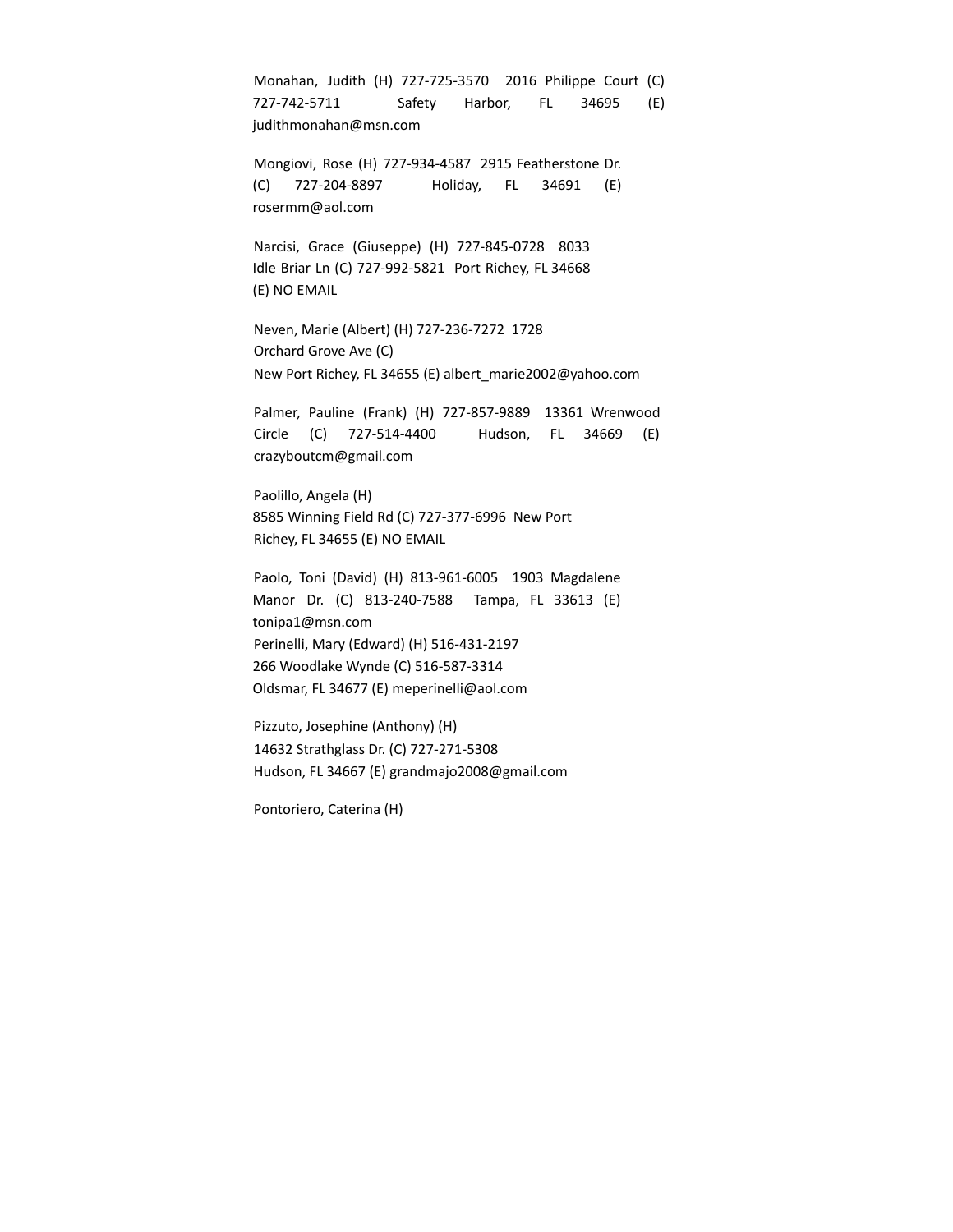9039 Easthaven Ct. (C) 727-203-6225 New Port Richey, FL 34655 (E) caterinapontoriero@hotmail.com

Pontoriero, Dora (Manny) (H) 5633 Mossberg Dr. (C) 727-967-5104 New Port Richey, FL 34655 (E) doratigre2@verizon.net

Prendergast, Linda (John) (H) 813-929-8545 6210 Everlasting Pl. (C) 407-616-6666 Land-O-Lakes, FL 34639 (E) prendergast.linda@outlook.com

Profera, Angela (H) 2661 Vanderbilt Dr (C) 505-301-3078 Clearwater, FL 33675 (E) angelahaley57@msn.com

Puleo, Joan (H) 3267 Lori Ln. (C) 917-678-4158 New Port Richey, FL 34655 (E) joaniegirlp@yahoo.com

Rawley, Dawn (Jason) (H) 2005 7th Pl. SW (C) 727-543-0139 Largo, FL 33770 (E) dawnrawley@hotmail.com

Reynolds, Mary Lou (Richard) (H) 256 Woodlake Wynde (C) 718-909-5575 Oldsmar, FL 34677 (E) mare102343@aol.com Rosenthal, Joyce (Steven) (H) 909 Lucas Lane (C) 727-424-9664 Oldsmar, FL 34677 (E) joyce.rosenthal@hotmail.com

Rossi, Angela (H) 727-372-7496 7823 Hardwick Dr. #215 (C) 727-457-7352 New Port Richey, FL 34653 (E) rossieangela117@yahoo.com

Sanfilippo, Concetta ("Connie") (H) 727-376-2628 4961 Grist Mill Cr. (C) New Port Richey, FL 34655 (E) NO EMAIL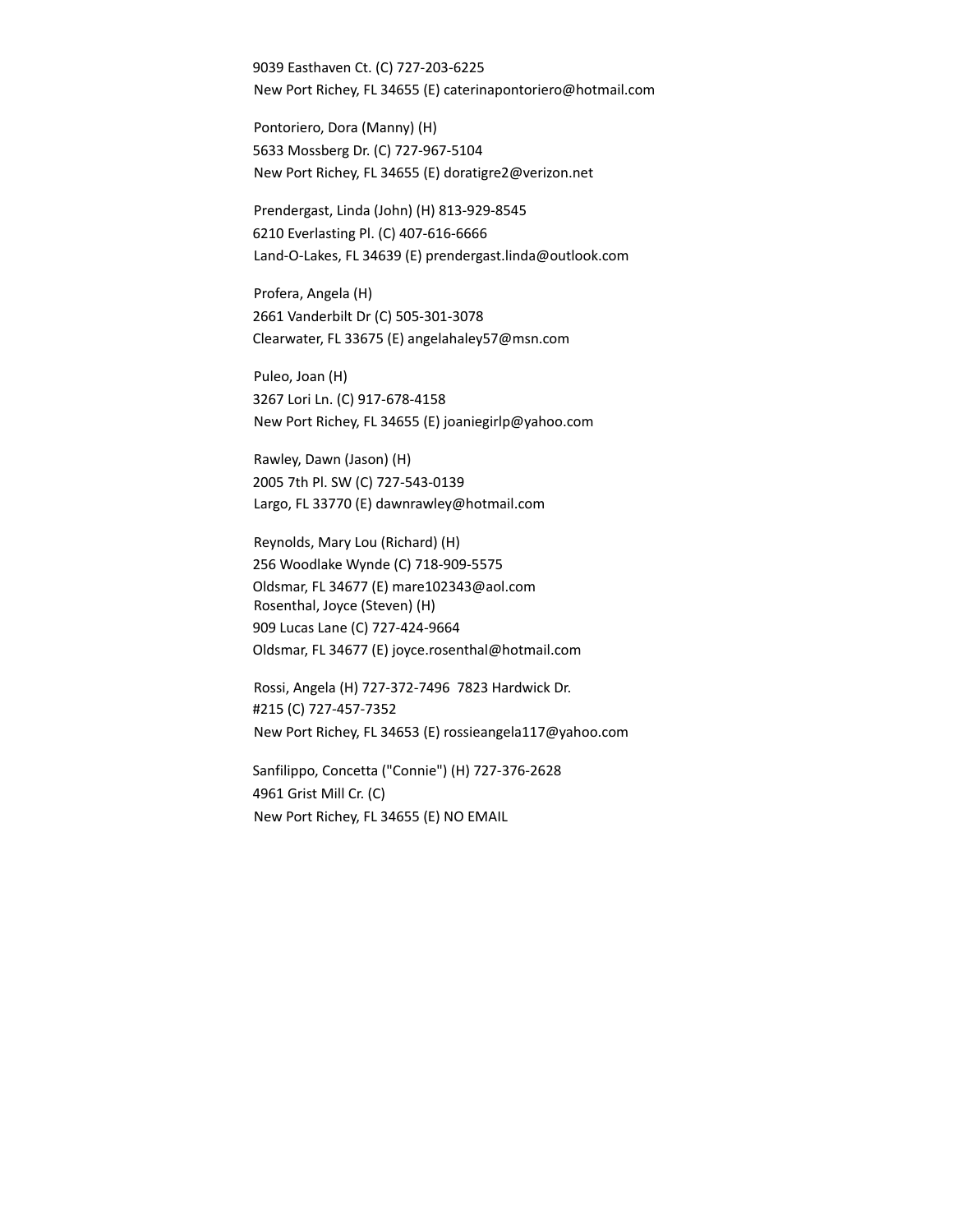Sapourn, Nancy (H) 609-408-1719 4060 Woods Rider Loop (C) Odessa, FL 33556 (E) camillo1918@gmail.com

Sauter, Virginia "Gini" (H) 12104 Broadgreen Pl (C) 813-382-7537 Trinity, FL 34655 (E) ginitbird@outlook.com

Sessa, Virginia (Robert) (H) 9645 Conservation Dr. (C) 727-271-5560 New Port Richey, FL 34655 (E) mapasessa@hotmail.com

Setteducato, Barbara (Nicholas) (H) 727-376-1527 1019 Dustan Pl. (C) 732-890-0046 Trinity, FL 34655 (E) barbarasetteducato@gmail.com

Simonetti, Angela (H) 4509 County Breeze Dr. (C) 860-670-8511 New Port Richey, FL 34653 (E) NO EMAIL

Smetzer, Annette (Jim) (H) 727-372-4601 9840 Matamoros Ln. (C) 727-808-0726 New Port Richey, FL 34655 (E) alkamo10@aol.com Sorchy, Patricia (H) 727-842-4796 9004 Lido Ln. (C) 727-457-5157 Port Richey, FL 34668 (E) patriciasorchy@aol.com

Spain, J Phoebe (H) 727-791-7539 2800 W. Rose Canyon Cir. Apt 151 (C) 727-543-6047 Anthem, AZ 85086 (E) jpswwjd@gmail.com

Sylvester, Elizabeth (Lee) (H) 6637 Sweetgum Dr (C) 813-468-2582 New Port Richey, FL (E) elizabeth.sylvester@hotmail.com

Vogt, Mayme (H)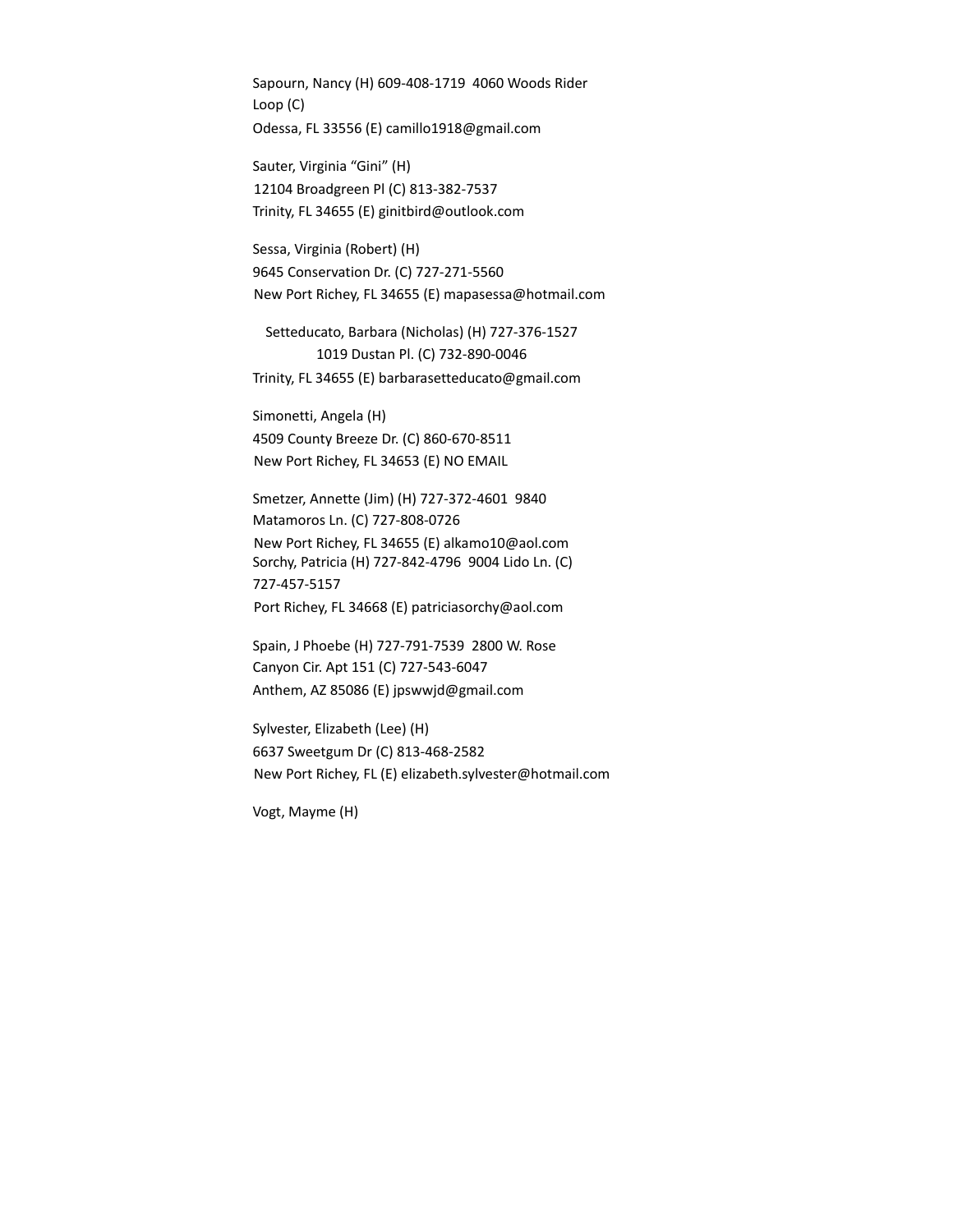1649 Castle Ct. (C) 813-855-2307 Houston, TX 77006 (E) maymev@gmail.com

Wilson (Izzo), Sue (John) (H) 1027 Dustan Pl. (C) 727-457-4306 Trinity, FL 34655 (E) suzmdb@gmail.com

Yiengst, Rosemary (H) 727-786-6725 1519 Riverdale Dr. (C) 727-224-0385 Oldsmar, FL 34677 (E) roted622@gmail.com

Zaza, Delores "Lola" (Richard) (H) 727-773-1832 3691 Imperial Ridge Pkwy. (C) 631-786-4766 Palm Harbor, FL 34684 (E) lo0734@optonline.net

Zmuda, Fran (Joe) (H) 727-784-7299 1542 Lago Vista Blvd. (C) 727-249-5912

Palm Harbor, FL 34685 (E) italck@aol.com

### **2022-2023 MEMBERSHIP BIRTHDAYS**

| <b>January (Gennaio)</b>     |    |
|------------------------------|----|
| Theresa ("Terry")<br>Leopold | 2  |
| Toni Paolo                   | 2  |
| Mayme Vogt                   | 3  |
| Josephine Pizzuto            | 5  |
| Virginia Sessa               | 5  |
| Julie Calabrese              | 19 |
| Virginia Sauter              | 21 |

| Marie Casanova             | 26 |
|----------------------------|----|
| Jean Mattalina             | 26 |
|                            |    |
| <b>February (Febbraio)</b> |    |
| Grace Narcisi              | 7  |
| Angela Feiler              | 9  |
| Constance Bonett           | 10 |
|                            |    |
| March (Marzo)              |    |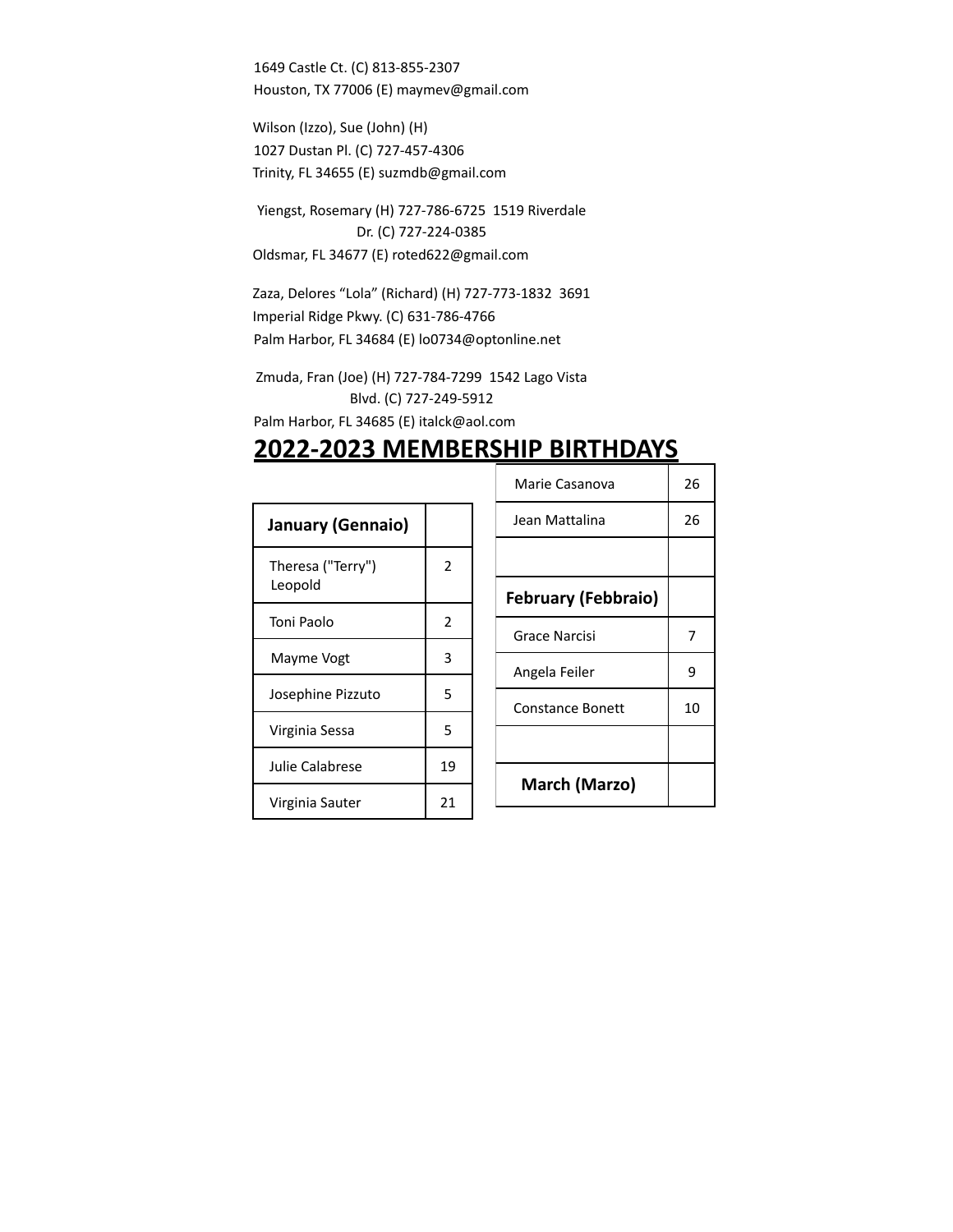| Kathy Giarratano    | 2  |
|---------------------|----|
| Caterina Pontoriero | 3  |
| Cindy Hepp          | 13 |
| Fran Capolupo       | 15 |
| Annette Smetzer     | 16 |
| Rosemary Blumberg   | 19 |
| Pat DeBiase         | 21 |
| Florence Chmiel     | 29 |
| Rose Mongiovi       | 31 |
|                     |    |

| Kathy Giarratano       | $\overline{2}$ |    | May (Maggio)              |    |
|------------------------|----------------|----|---------------------------|----|
| Caterina Pontoriero    | 3              |    | Anna Addino               | 3  |
| Cindy Hepp             | 13             |    | Mary Ann Evans            | 3  |
| Fran Capolupo          | 15             |    | Sophia Diana              | 10 |
| <b>Annette Smetzer</b> | 16             |    | Vivian Fidrych (Barbacci) | 13 |
| Rosemary Blumberg      | 19             |    | Elizabeth Sylvester       | 18 |
| Pat DeBiase            | 21             |    | <b>Rosemary Yiengst</b>   | 20 |
| <b>Florence Chmiel</b> | 29             |    | Dawn Rawley               | 27 |
| Rose Mongiovi          | 31             |    | <b>Rosemary Farnell</b>   | 29 |
|                        |                |    |                           |    |
|                        |                |    | June (Giugno)             |    |
| <b>April (Aprile)</b>  |                |    | Patricia Sorchy           | 1  |
| Anna Cox               |                | 1  | Sally Abbazia             | 6  |
| Rosalie DiMeo          |                | 16 | Theresa Bonura            | 13 |
| Ann DeBella Moore      |                | 18 | Marianne DePaul           | 19 |
|                        |                | 21 |                           |    |
| Maryann Giordano       |                |    |                           |    |
| Annette Hoffmann       |                | 26 |                           |    |
| J Phoebe Spain         |                | 28 |                           |    |
| <b>Rose Bouleris</b>   |                | 30 |                           |    |
|                        |                |    |                           |    |

**July (Luglio)**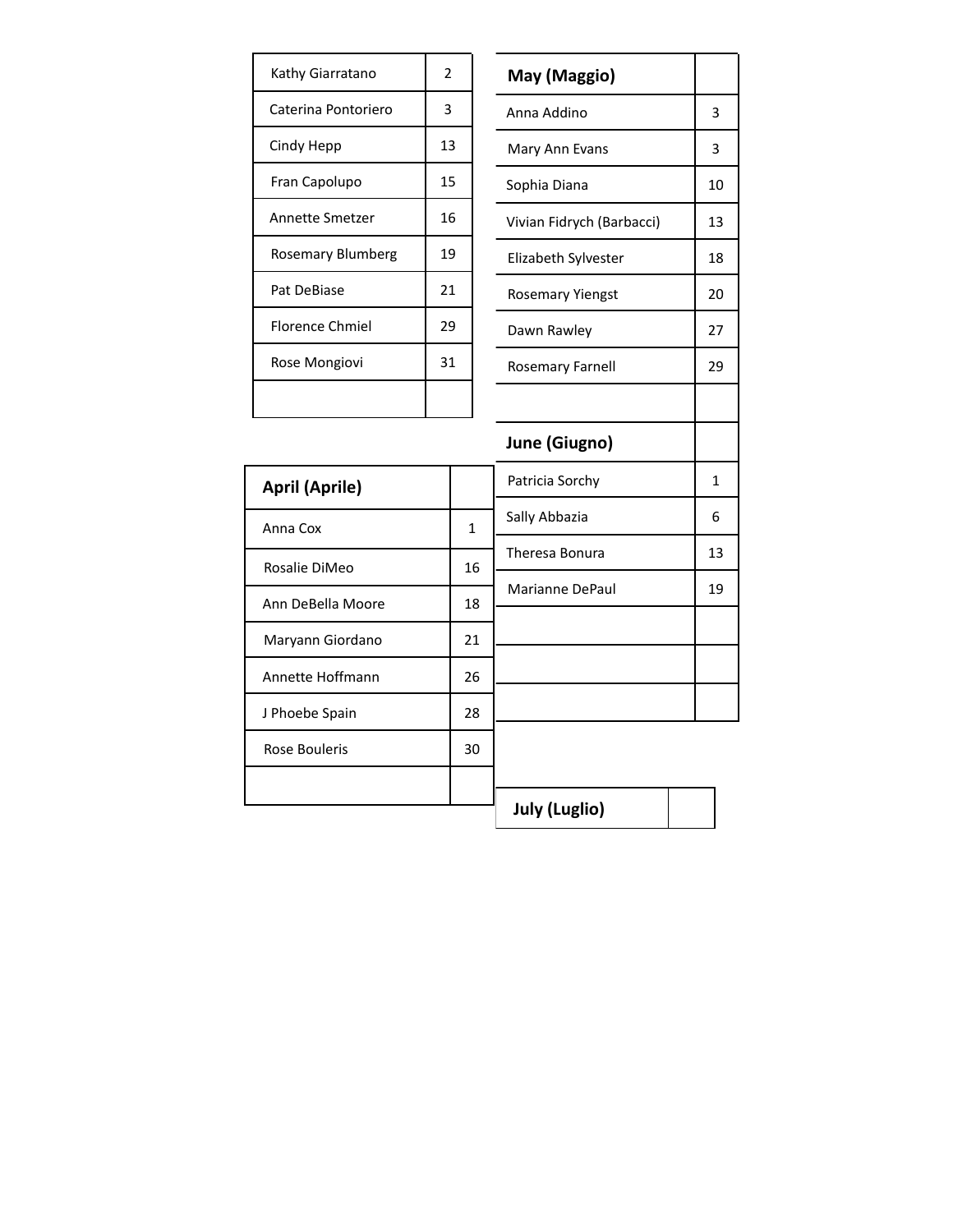| Delores "Lola" Zaza      | $\mathbf{1}$ |
|--------------------------|--------------|
| Gaetana Driscoll         | 4            |
| Joan Medico              | 10           |
| Joan Alaimo              | 20           |
| Dora Pontoriero          | 22           |
| Camille Lombari          | 22           |
| Charron Caparello        | 24           |
| Genevieve Ginsberg       | 26           |
| Giovanna Abbinanti       | 31           |
|                          |              |
|                          |              |
|                          |              |
| <b>August (Agosto)</b>   |              |
| Joanne Boyle-Fisher      | 5            |
| Cralinda (Cookie) Fischl | 6            |
| Angela Rossi             | 8            |
| Anita Behan              | 10           |
| <b>Judith Monahan</b>    | 14           |
|                          |              |
|                          |              |
|                          |              |

| <b>September (Settembre)</b> |    |
|------------------------------|----|
| Cindy Diana (Trotta)         | 2  |
| <b>Pauline Palmer</b>        | 4  |
| Mary Haas                    | 5  |
| <b>Annette Damey</b>         | 6  |
| Lucia Jablon                 | 6  |
| Carla Koah                   | 7  |
| Rosemarie Eannel             | 7  |
| Sue Alestra                  | 8  |
| Rachel Cohen                 | 8  |
| Connie Sanfilippo            | 23 |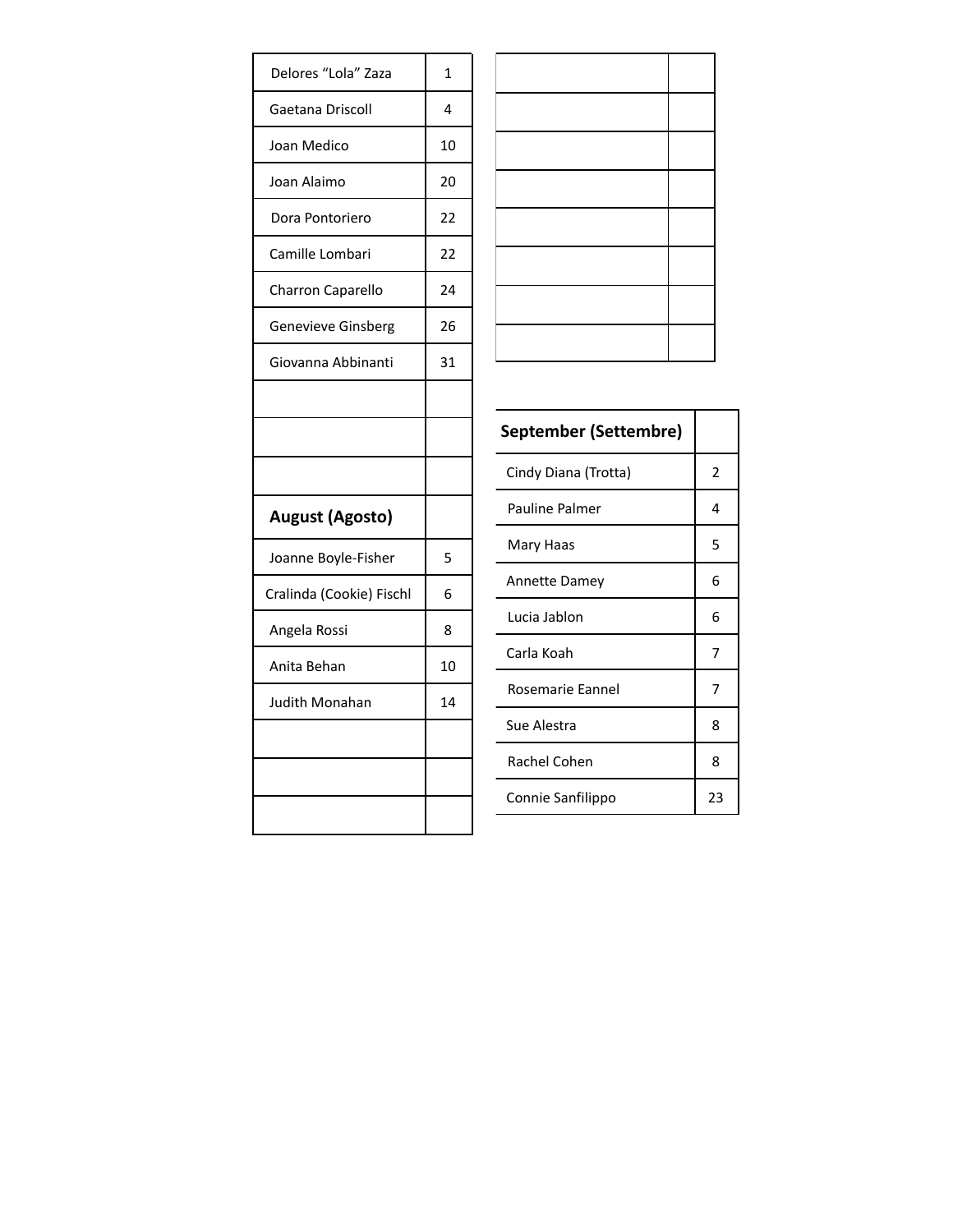| Wendy Greenaway          | 27                       |                               |    |    |
|--------------------------|--------------------------|-------------------------------|----|----|
| Sue Wilson (Izzo)        | 27                       | <b>November</b><br>(Novembre) |    |    |
|                          |                          | Angela Simonetti              | 7  |    |
|                          |                          | Barbara Setteducato           | 15 |    |
|                          |                          | Mary Perinelli                | 15 |    |
| <b>October (Ottobre)</b> |                          | Ann Marie Bonvicino           | 17 |    |
|                          |                          | Gloria Liebchen               | 17 |    |
| Josephine ("Jo") D'Amato | $\overline{\phantom{a}}$ | Fran Zmuda                    | 17 |    |
| Laurene Jastrebski       | 6                        | Angela Profera                | 28 |    |
| MaryAnn Beckley          | 8                        | Carolyn Blysick               | 29 |    |
| Vivian Billera           | 8                        |                               |    |    |
| Carol M. Jenkins         | 13                       | <b>Marion Cappola</b>         | 30 |    |
| Mary Jane Lankford       | 14                       | Roxanne Mascia                | 30 |    |
| Lucille Jensen           | 23                       |                               |    |    |
| Mary Lou Reynolds        | 23                       | <b>December (Dicembre)</b>    |    |    |
| Joyce Rosenthal          | 25                       | Joan Puleo                    |    | 9  |
| Antonina Jones           | 31                       | Angela Disanti                |    | 15 |
|                          |                          | Linda Prendergast             |    | 16 |
|                          |                          | Adria Condino                 |    | 18 |
|                          |                          | Marie Neven                   |    | 22 |
|                          |                          | Nalina Farina                 |    | 25 |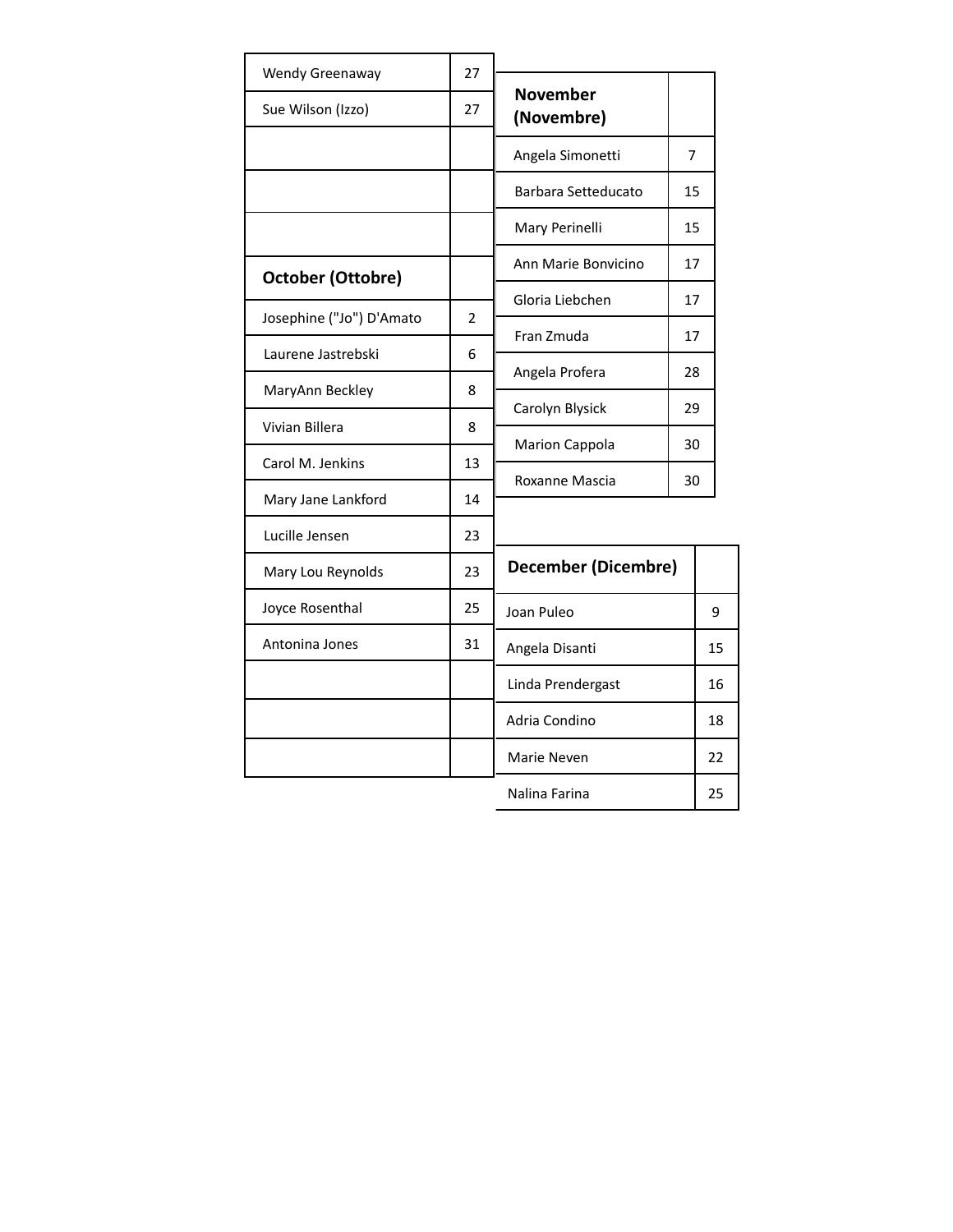### **NEW MEMBERS**

| (H) |
|-----|
| (C) |
| (E) |

| (H) |
|-----|
| (C) |
| (E) |

| (H) |
|-----|
| (C) |
| (E) |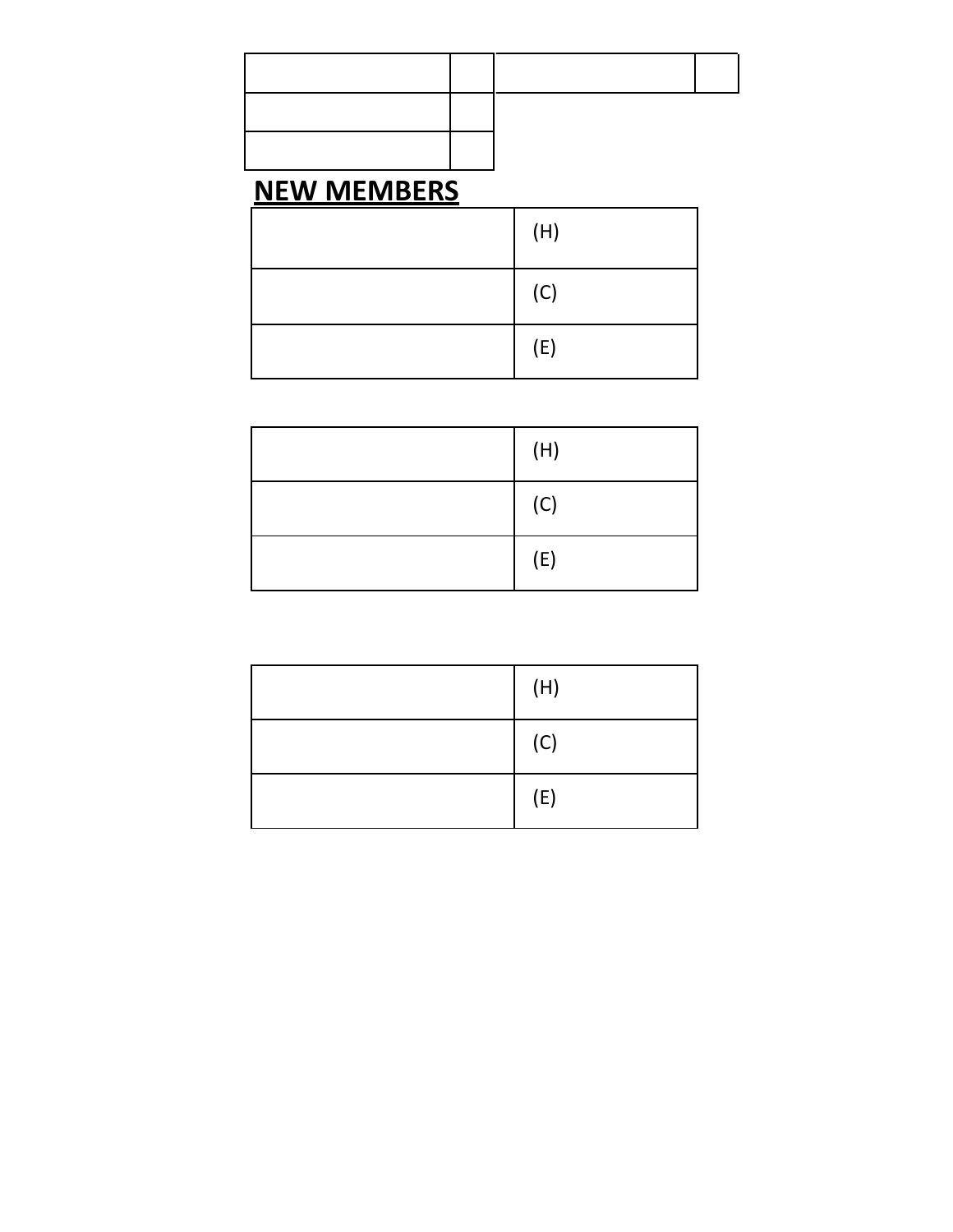| (H) |
|-----|
| (C) |
| (E) |

| (H) |
|-----|
| (C) |
| (E) |

| (H) |
|-----|
| (C) |
| (E) |

|--|--|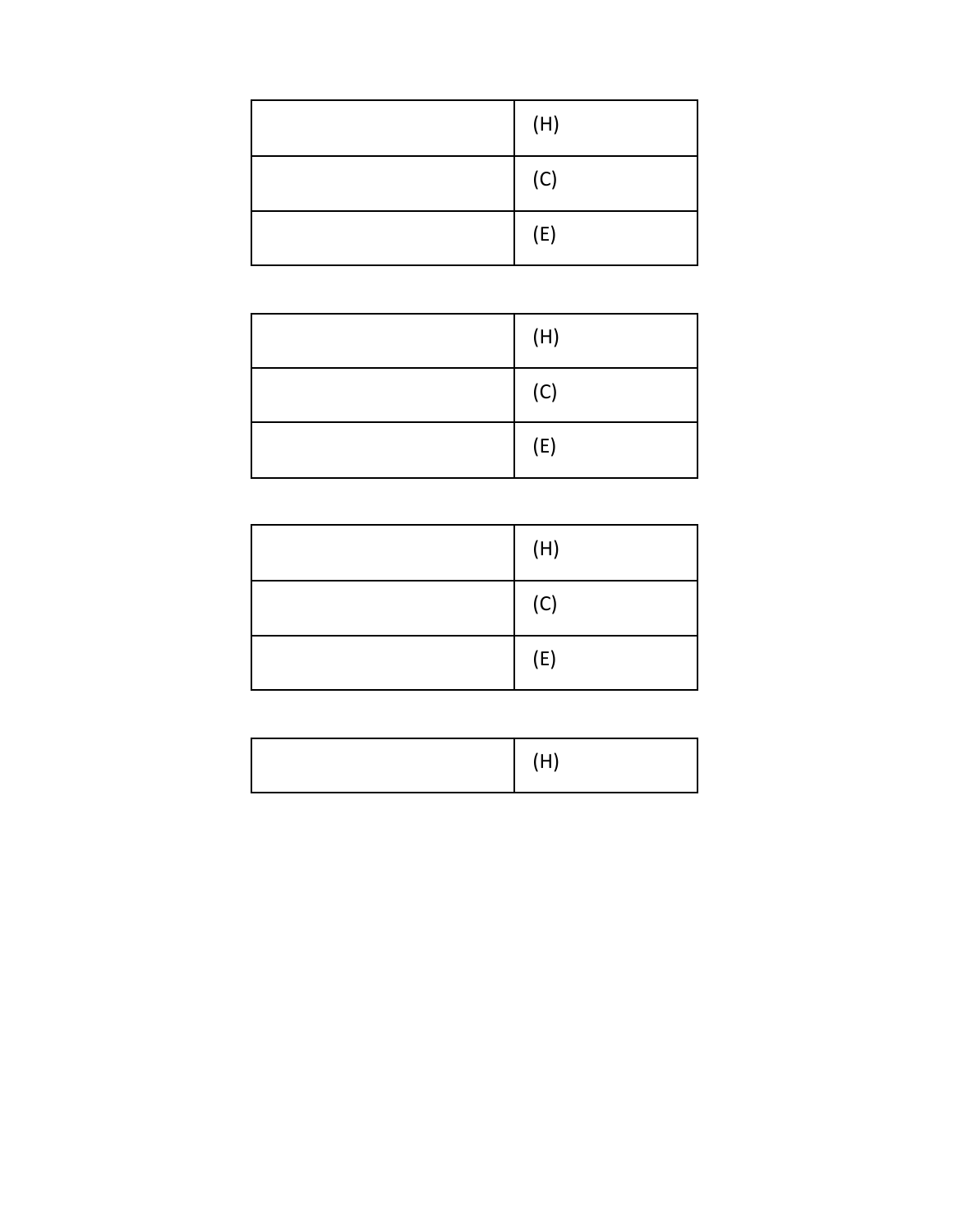| (C) |
|-----|
| (E) |

| (H) |
|-----|
| (C) |
| (E) |

| (H) |
|-----|
| (C) |
| (E) |